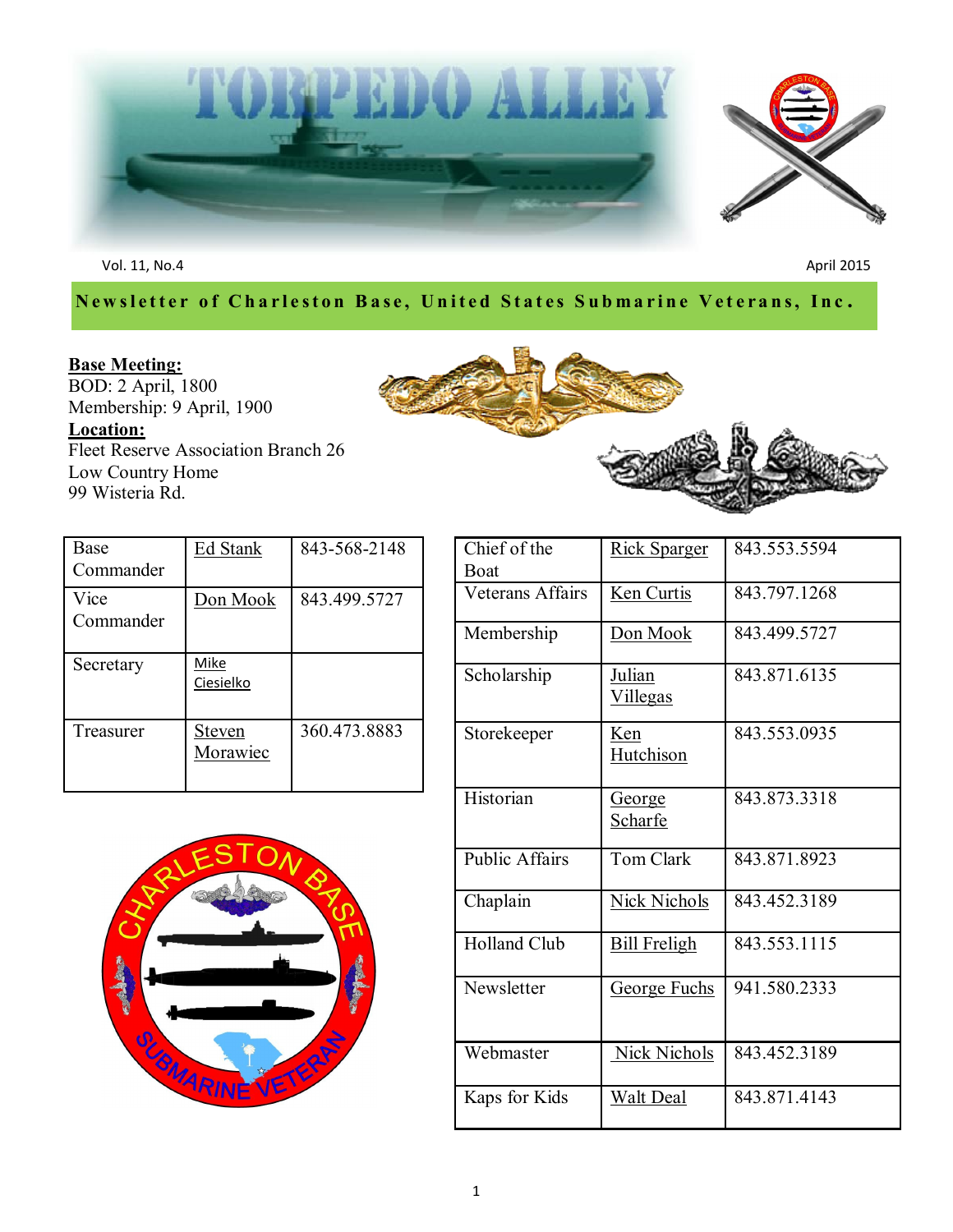# **BOATS LOST IN APRIL**

| <b>BOAT NAME</b>    | <b>HULL NR.</b> | <b>DATE LOST</b>             | <b>SOULS LOST</b>        |
|---------------------|-----------------|------------------------------|--------------------------|
| <b>USS Pickerel</b> | $(SS-127)$      | 3 Apr. 1943 7th War Patrol   | All Hands 74 Souls lost  |
| <b>USS</b> Snook    | $(SS-279)$      | 8 Apr. 1945 9th War Patrol   | All Hands 84 Souls lost  |
| <b>USS</b> Thresher | $(SS-593)$      | 10 Apr. 1963 Sea Trials      | All Hands 129 Souls Lost |
| <b>USS</b> Gudgeon  | $(SS-211)$      | 18 Apr. 1944 11th War Patrol | All Hands 79 Souls Lost  |
| USS Grenadier       | (SS210)         | 22 Apr. 1943 6th War Patrol  | 61 POWs 57 Survived War  |

## **5 Boats, 370 Souls Lost**

#### **Chaplain's Corner—Acknowledging your blessings**

*The Lord bless you and keep you; The Lord make His face shine upon you. And be gracious to you.* Numbers 6:24-25

When the demands of life leave us rushing from place to place with hardly a minute to spare, we may fail to pause and thank our Creator for His gifts. But, whenever we neglect to give proper thanks to the Father, we suffer because of our misplaced priorities.

Today, begin making a list of your blessings. You most certainly will not be able to make a complete list, but take a few moments and jot down as many blessings as you can. Then, give thanks to the Giver of all good things: God. His love for you is eternal, as are His gifts. And it's never too soon – or too late – to offer Him thanks.

#### --**A Prayer for Today**--

*Lord, I have more blessings than I can count, and I praise You for Your gifts. Let me use my talents and my possessions for Your glory Amen.*

#### **USSVI Charleston Base Meeting Minutes**

The attendance for the March 2015 meeting was 98.

**Opening Ceremonies:** The meeting was called to order by Base Commander Ed Stank. A quorum was present and the meeting started at 1902. Following the Pledge of Allegiance, the Invocation and the Tolling of the Boats lost in March was given by Base Chaplain Nick Nichols. The USSVI Creed was read by Base Vice-Commander Don Mook. Ed welcomed the members and guests to the meeting.

**Introductions:** The following men introduced themselves at the meeting: FT1(SS) Bill Romlin, Qual Boat: USS Gato SSN 615; YN(SS) Ernest Culbreath Qual Boat USS Simon Bolivar SSBN 641; ET(SS) Richard Cox, Qual Boat USS Carbonero SS 337; ETC(SS) Bobby Soto, Qual Boat USS Rhode Island SSBN 740; TM(SS) Tom McGuire, Qual Boat: USS ; EM(SS) Wayne Neufield, Qual Boat USS New Mexico SSN 779; Brian Perry, Qual Boat USS Jefferson City SSN 759

S**ecretary:** Base Secretary Mike Ciesielko called for a motion on the February Base Meeting minutes. Stacy Powers made a motion to accept the minutes as published. The motion was seconded and

passed on a voice vote.

**Treasurer:** Base Commander Ed Stank gave the financial report for base Treasurer Steve Morawiec who was unable to attend. The report is available on the Charleston Base website [www.ussvicb.org](http://www.ussvicb.org) .

**Vice-Commander/Membership Chairman:** Base Vice-Commander Don Mook had no report but as Membership Chairman reported that there are now 324 members of Charleston Base. He will be available to take dues for 30 minutes after the meeting. Dues can also be paid on-line at the base website, [www.ussvicb.org](http://www.ussvicb.org) .

**Chaplain and Webmaster:** Base Chaplain and Webmaster Nick Nichols gave the following report:

#### **March Report:**

#### **Highlighted boat of the month:**

USS H-1 (SS-28) was lost on March 12, 1920, 95 years ago today, with the loss of 4 men as they tried to swim to shore after grounding on a shoal off Santa Margarita Island, off the coast of Baja California, Mexico. USS Vestal (AR-4), pulled H-1 off the rocks in the morning of 24 March, only to have her sink 45 minutes later in some 50 feet of water. She was originally named the USS Seawolf before becoming H-1.

- **Jack Harden's** sister passed away in mid-February.
- **Julian Villegas'** mother passed away at the end of February.
- **Bill Freligh's** father passed away the first of this month.
- **Bill Allen** has been diagnosed with kidney failure.

**Gene Weir** is being treated for lymphoma and reports that his blood work has been very good and everything is going well

 **Jim Yates** is recovering from his surgery. He is home and is ready for visitors and phone calls. 873.0246. He thanks everyone for their prayers and thoughts.

- **Joe LaRose** had a defibrillator installed in late February to help with his afib. I talked to him yesterday and he is doing well.
- **Bob Turner** has a bad shoulder and will be having surgery sometime this month.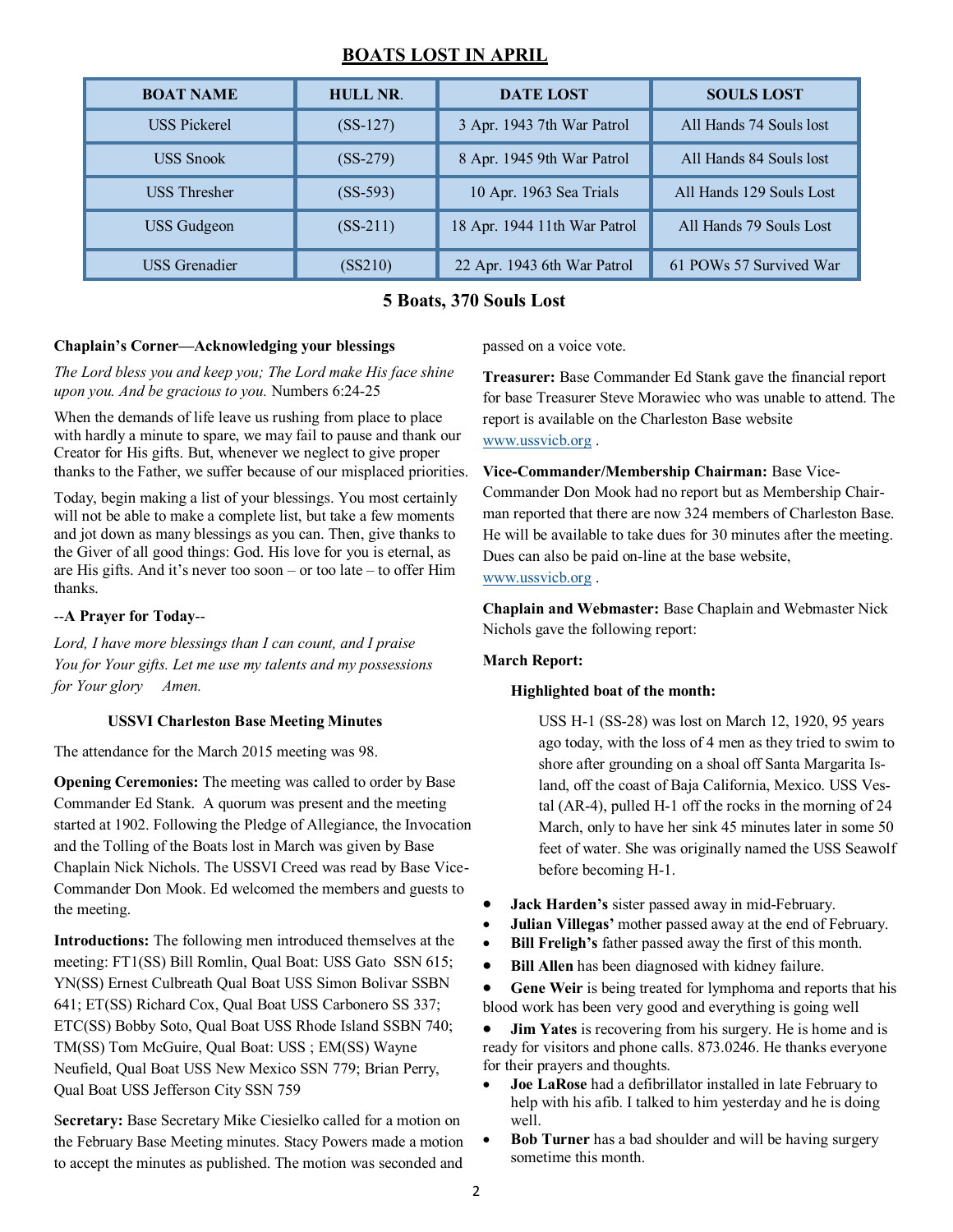**Steve Everett** has been in and out of hospital with heart issues. They are trying to get his meds right.

 **Bill Roberts** had a stent inserted and is doing well just limited in his activity for a while.

**Jimmy Kimbrell** has been in the hospital with some fluid buildup but is doing better. He has a heart procedure scheduled for next week.

 **Glenn Fleming** is has lung cancer and is at home with hospice. He would really like some phone calls and visits if possible. He is a little hard to understand on the phone but if you listen close you can make out most of it.

**• Ray Bryant** has been diagnosed with water around his lungs and treated with antibiotics. He is having problems with his feet and legs and has trouble walking.

**Bob Hubert** has been diagnosed with mesothelioma. No surgery will be done but he has had radiation and the chemo begins in two weeks. He has joined the class action suit against a group who manufactured asbestos materials that were used in submarines and would be willing to talk to anyone who wants to know more about the class action.

**Mike Knaub's** leg is not healing properly.

**David Knaub, Mike's** son, is still fighting infections from 2x lung transplant. He now has his feeding tube.

**Sonny Rash** is doing well in his recovery and may not have to have anything done to his legs since the aneurism surgery might had opened his arteries enough to provide blood flow.

**Art Hance** will be having a heart procedure on Monday, March  $16<sup>th</sup>$ .

**Marvin Miller** is still recovering from breaking his ankle in mid-January.

**Anne Snyder,** Ron's wife, had knee surgery mid-February. The surgery went great and Anne is at home and doing very well.

**The SCP (Shipmate Contact Program)** seems to be going well with about a half dozen of you letting me know you made contacts this past month. All voluntary and very simple program guidelines:

• Loosely structured – no reports to make unless you want to let me know about the contact. Be sure to get the members permission to share whatever they tell you with me.

 I'm asking each member here to take a look at the Sailing List and contact at least 4 shipmates during this coming month (1 per week).

• Contact can be by email but phone is preferred.

Contact someone outside your table of friends; someone you don't see at the meeting.

Several follow-ups were made on those who've had surgery or illnesses in the last couple of months along with the base sending additional cards.

If you know of shipmates or spouses from other bases who are having a difficult time, had surgery, etc. and would like for USSVI Charleston Base to send them a card please send their name and address to the Chaplain via email or phone call.

**WEBMASTER NOTES:** Website is updated constantly. The Charleston Base website is [www.ussvicb.org](http://www.ussvicb.org) .

**Veterans Affairs:** Ken Curtis had nothing to report.

**Newsletter:** Newsletter Editor George Fuchs had nothing to report.

**Public Affairs:** Tom Clark had nothing to report.

**Storekeeper/Election Coordinator:** Base Storekeeper Ken Hutchison stated that if you need anything from the ships store, email him or call him and he will have to you next week. As Election Coordinator he reported that the election this May is for Base Commander and Base Treasurer. Both incumbents are not running. So far the only candidate is Rick Wise running for Base Commander and Mike Walsh for Base Treasurer.

**FRA:** Larry Cox reported that the FRA will have Corned Beef and Cabbage for Saint Patrick's Day.

The FRA Brach meeting will be  $3/19/15$   $\omega$  1900.

**Holland Club:** Bill Freligh Holland Club Chairman reported that the Holland club Indoctrination is next Month.

Ed Stank pointed out that the USSVICB will be providing a free buffet before the Holland Club indoctrination.

**Submarine Veterans of World War II/Scholarship Committee:** Swamp Fox President George Scharf reported that this month nothing was going on with WWII

The next Swamp Fox meeting will be on the 16<sup>th</sup> April at the Golden Corral near Tanger Outlets at 2468 Centre Pointe Drive, North Charleston.

George ensured that all WWII veterans received their Polaris Magazines

A skimmer from Boston came down to get into better weather and ended up being here when we had the coldest temperatures.

The Scholarship Chairman is looking into holding a Car Show to raise money for the Scholarship Fund. Update will probably be in May or June maybe July.

Scholarship applications due 15 April. As of right now we don't have any.

Ed Stank pointed out that he has not seen any Lamborghini's in the parking lot we need members to get kids to enter for the Scholarship Fund.

**Kap's for Kids:** Walt Deal had nothing to Report. Ed Stank commented that it never really got off the ground. GW corrected him and stated that MUSC stated that they didn't want us to come anymore and they went down every quarter. The Base Commander will defer this to the New Base Commander.

**CRAMA:** Director of Restoration and Maintenance Butch Bryar was not in attendance. Rick Wise reported that this is a new year and that we need members. The membership fee is \$20.

Little David: Base Member Rick Wise, reported that he would go out to Little David, Inspect it, and see what needs to be done. He will then send an email to the COB asking for a working party if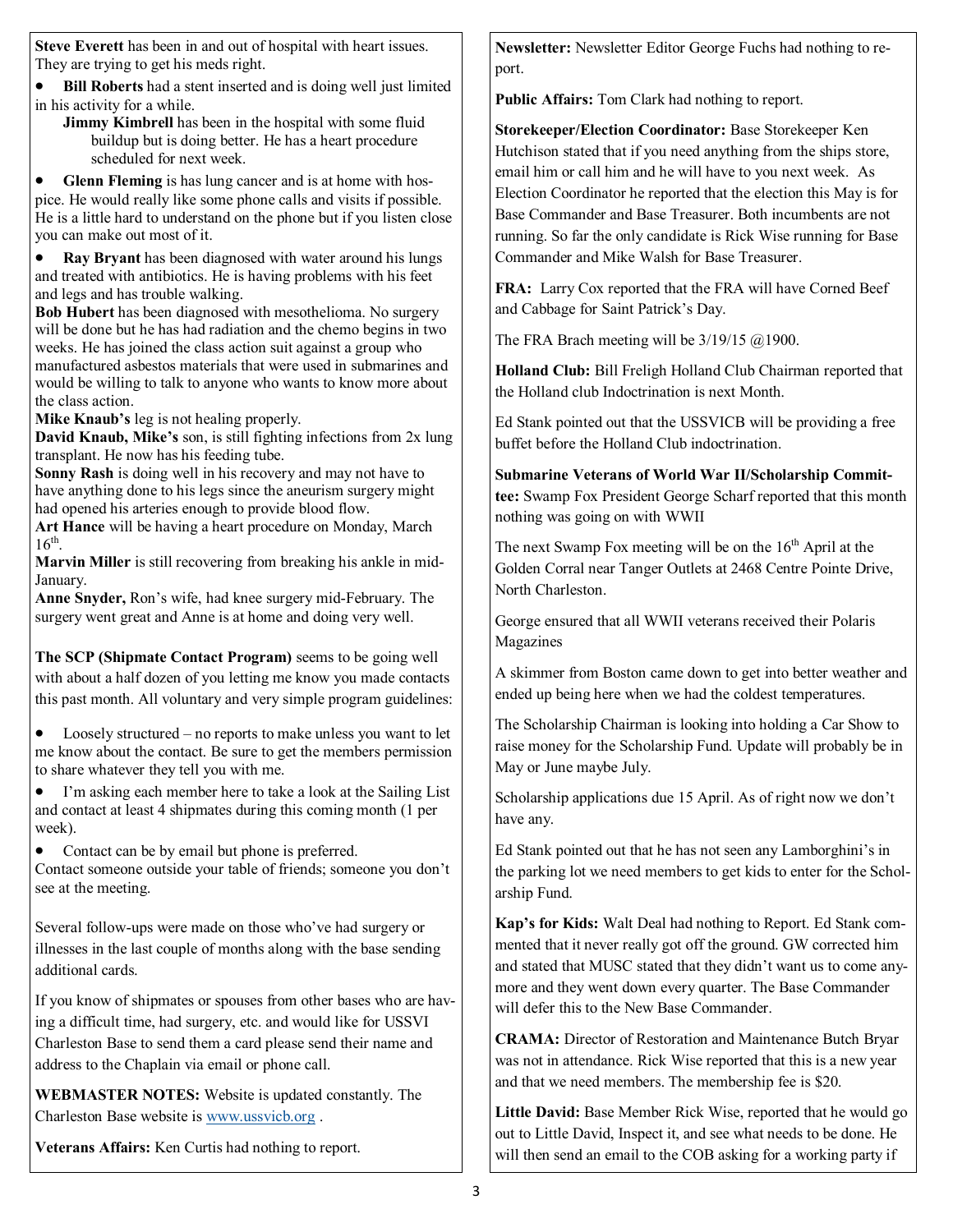need be.

Rick also informed all the new members that the Little David project is a Replica of the CSS David which was a low profile submerged torpedo boat used in defense of Charleston during the Civil War. It sits in front of the Berkley County Museum. In 2004 USSVICB restored the replica and we have been maintaining it.

**Nuclear Historian:** Rick Carlson made the following report:

A Nautical Public Service Announcement :

- The NUC's have always been known to be on watch (or kept in the dark).
- Port and Starboard or worse, so I wanted to let them know on March 8<sup>th</sup>
- Last Sunday was the start of Daylight Savings Time. So turn your clocks ahead
- ……..if you desire to remain in the dark ….Turn your clocks back, one hour or more.

Just as a separate note this applies to wrist watches also.

DOD BUZZ of Military.com reports that China now has more attack submarines than the U.S. China's are Diesel and Nuclear and not of the same quality as the U.S. Submarines.

It also is reported that China still has Torpedomen, Quartermasters, Radiomen, IC Men and Enginemen. Some things just never change.

The Commanding Officer of the Virginia class Submarine, USS Mississippi was relieved of Command. Initially I could not find the cause, but it is believed he was carrying on with an Auxilliarymen. Do they have women yet ????? More details when the presumed truth is known.

The After Battery: Steve "Buddha" Nelms was unable to attend and give a report. Tom Clark reminded the base that the Annual After Battery Hog Roast will be on Saturday April 11. People will start arriving on Sunday April 5. This is also the birthday of the US Submarine Force so the theme is "Going Down for 115 years." The After Battery has a website, [www.theafterbattery.com](http://www.theafterbattery.com) .

**Chief of the Boat:** COB Rick Sparger reported about local Oyster roasts since we were not having one this year.

14th March 2015 Santee Canal State Park. You can bring coolers but no pets.

21<sup>st</sup> March Ladson VFW.

Holiday Inn reception. Mr. Mack Burdette was the speaker Ed and Rick gave him a piece of their minds. There are wanted posters around the Holiday inn barring them from further receptions. Rick commented on a great job of the SCP program, Bravo Zulu. Float repair Charlie Hudson said the repairs shouldn't be too long. The combined Charleston Base – FRA Picnic will be Saturday, May 16 at the Cooper River Partners Picnic Area at Bushy Park. More information will be put out later. We will have Hamburgers, Hot dogs and Chicken quarters. Cost and Profits will be 50/50.

Rick informed us the Submariners ball will be on April  $10<sup>th</sup>$ . We have ten free tickets. He wanted to find out who from WWII subvets were going and what they were eating to get their orders in. Rick also Introduced Steve Kellar. He is willing to auction off His Stingrays Hockey tickets for the scholarship fund. They are to be auctioned off before the depth charge drawing.

**Base Commander:** Ed Stank pointed out that he has not seen any Lamborghini's in the parking lot we need members to get kids to enter for the Scholarship Fund. Ed Stank told the base that he will be making a trip to the Veteran's Victory House in Walterboro on Tuesday, March 17. He will leave from the VFW on Bellwright Road in Ladson at 1000. If you would like to go give Ed your name so he can let the Victory House know since the want the group to have lunch with the veterans. Ed plans to keep doing this on the Tuesday following base meetings.

The Victory House veterans requested DVD's instead of VCR tapes and Large print books.

The Submarine Birthday Ball will be on April 10 at the Charleston Marriot Hotel. The tentative cost is \$35 a ticket with WWII Sub-Vets and their spouses free. ETC Soto donated 10 tickets for auction. Five were donated to the WWII Subvets. The money will go to the Scholarship committee.

On Tuesday 24<sup>th</sup> of March at 4 PM the Parkinson's disease support group is gathering at the VA Hospital downtown.

The Southeast Regional Convention is scheduled  $20<sup>th</sup>$  to the  $24<sup>th</sup>$  of April in Cape Canaveral Fla. If you have anything you like addressed send Ed Stank an email.

The National Convention is in Pittsburgh PA from September  $7<sup>th</sup>$ to the  $10^{\text{th}}$ .

Ed reported that you may see in the news that the Chaplain was relieved of his duties at Nuclear power school.

National reward submissions are due this month. Last year the Base won the newsletter award.

The massing of the colors was impressive. Seven Subvets attended.

**Old Business:** Ed asked Charlie Hudson to report on the float. Charlie reported that the float was dropped off to Dickie Fields and is being worked on.

Charlie also reported that there is a fish Fry at the Immaculate Conception Catholic Church on St James.  $$8$  on the 20<sup>th</sup> and 27<sup>th</sup> of March.

**New Business:** By Law Changes.

Ken Hutchinson made a motion that all the changes are accepted as written and the motion was seconded.

John Lookabill: said that the Subvet commander can go to A subvet meeting anywhere for two nights. He suggested

After a lengthy discussion, a point of order was called and Ken Hutchinson recalled His Motion

A yea or nay vote was called on the motion. The motion failed.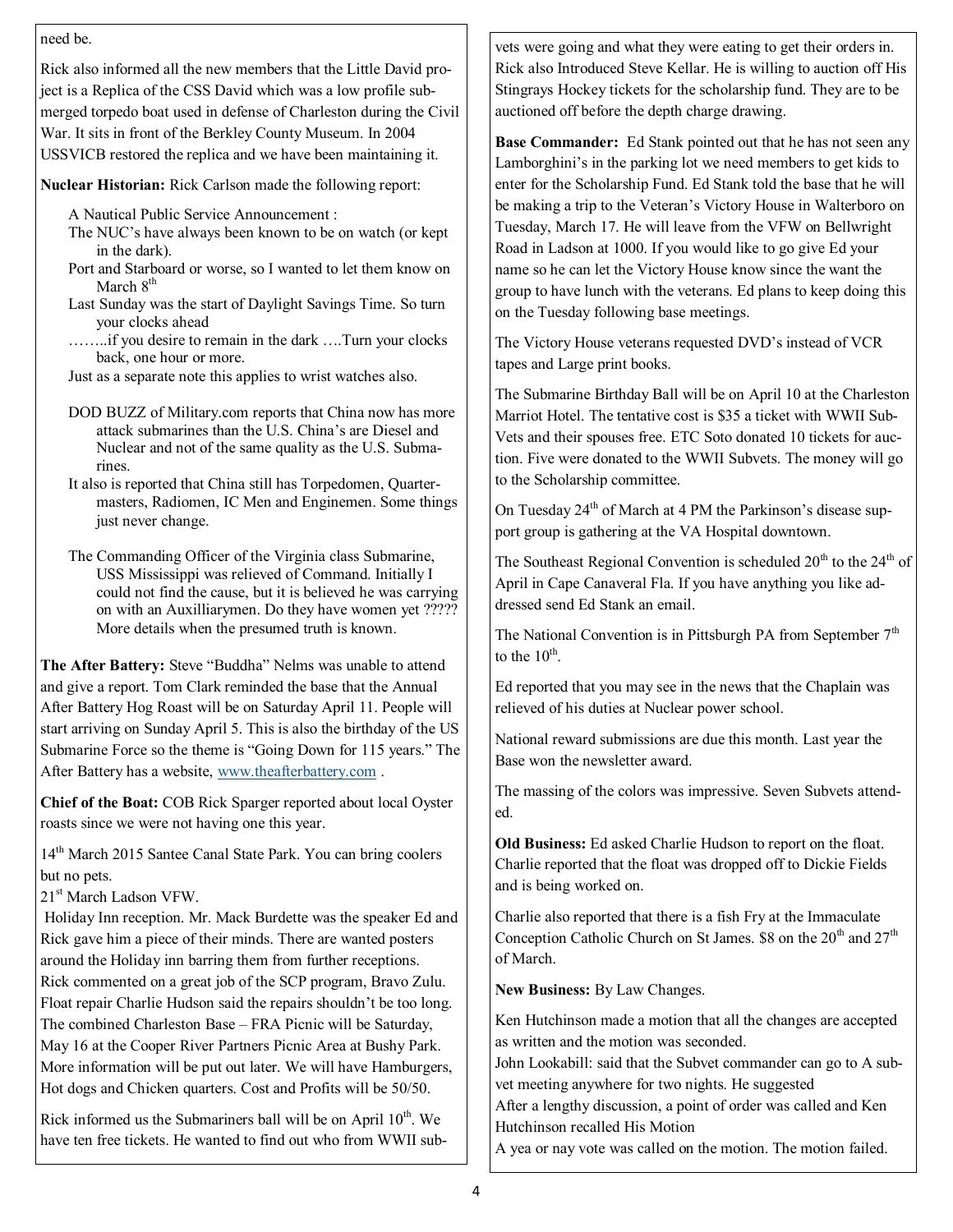The base commander called for the Amendments to be voted on individually.

> Article III – Policy Section 2 to add the word external so that the paragraph will read:

No member shall initiate any project that obligates the Charleston Base or any of its members without proposing said external undertaking or project to the Board of Directors for approval and receiving a majority vote at a regular or special base meeting attended by the membership.

This is an editorial change to clarify the meaning of the paragraph. There are no financial repercussions of this change.

## **There was a motion to accept this Amendment as written by Rick Wise. The motion was passed.**

Article V Membership Section 1 General C from

Dues are due and payable effective on the first day of October. After October 1st a non-renewed member is considered delinquent in arrears. Members Whose national dues and/or Charleston Base dues are in arrears on January 1st of the current year will be dropped from the rolls of the organization. Members are considered to be in good standing, if National and Local dues have been paid for the current year. As of January 1 of the current year, members not paid shall be considered terminated from USSVI and/or Charleston Base.

Dues for the upcoming year are due and payable prior to December 31 of the current year.

Members whose national dues and/or Charleston Base dues are in arrears on the following

January 1st will be dropped from the rolls of the organization. Members are considered to be in good standing, if National and Local dues have been paid for the current year. As of January 1 members not paid shall be considered terminated from USSVI and/or Charleston Base. A terminated member will be restored without penalty once dues are paid.

# **There was a motion to accept this Amendment as written by Rick Wise. The motion was passed.**

Article VII – Officers Section 1 – Elected Part B from

The term of office for all base officers shall be two (2) years or until a successor has been elected, to:

The term of office for all base officers shall be two (2) years. The way it is written now is unmanageable. There are no financial repercussions of this change.

**There was a motion to accept this Amendment as written by Rick Wise. The motion was passed.**

Article VIII – Duties of Officers Section 1 Base Commander Part D change from:

When possible, represent the base at South East (SE) Regional. Two

nights lodging will be authorized from the general fund, to:

When possible, represent the base at official USSVI functions. Two nights lodging will be authorized from the general fund.

**There was a motion by Rick Sparger to table this Amendment. The motion was passed.**

Article VIII – Duties of Officers Section 1 Base Commander add new Part H. Review and approve the Annual Base Financial Report to the national office.

# **There was a motion by Rick Wise to accept as written. The motion was passed.**

Article VIII – Duties of Officers Section 2 Base Vice-Commander Part C from When possible, and in the event the Base Commander is unavailable, represent the Base at SE Regional conventions. Two nights lodging will be authorized from the general fund, to:

When possible, in the event the Base Commander is unavailable, represent the Base at official USSVI functions. Two nights lodging will be authorized from the general fund. There will be financial repercussions from this change.

# **This Amendment was tabled until the next Meeting.**

Article VIII – Duties of Officers Section 3 Base Secretary Part E from Maintain a Description of Duties binder for all elected and appointed officers, to:

Maintain a Description of Duties binder for all elected and appointed officers and posted on the USSVICB website.

This gives base members a place to find who is responsible for the various functions of the base. There are no financial repercussions of this change.

# **There was a Motion by Rick Wise to accept the Amendment as written. The Motion passed.**

Article VIII – Duties of Officers Section 4 Base Treasurer Part A. from Accepts and records all income and base assets, to:

Accepts and records all base income and expenditures.

This is an administrative change to reflect the Treasurers actual duties. There are no financial repercussions of this change.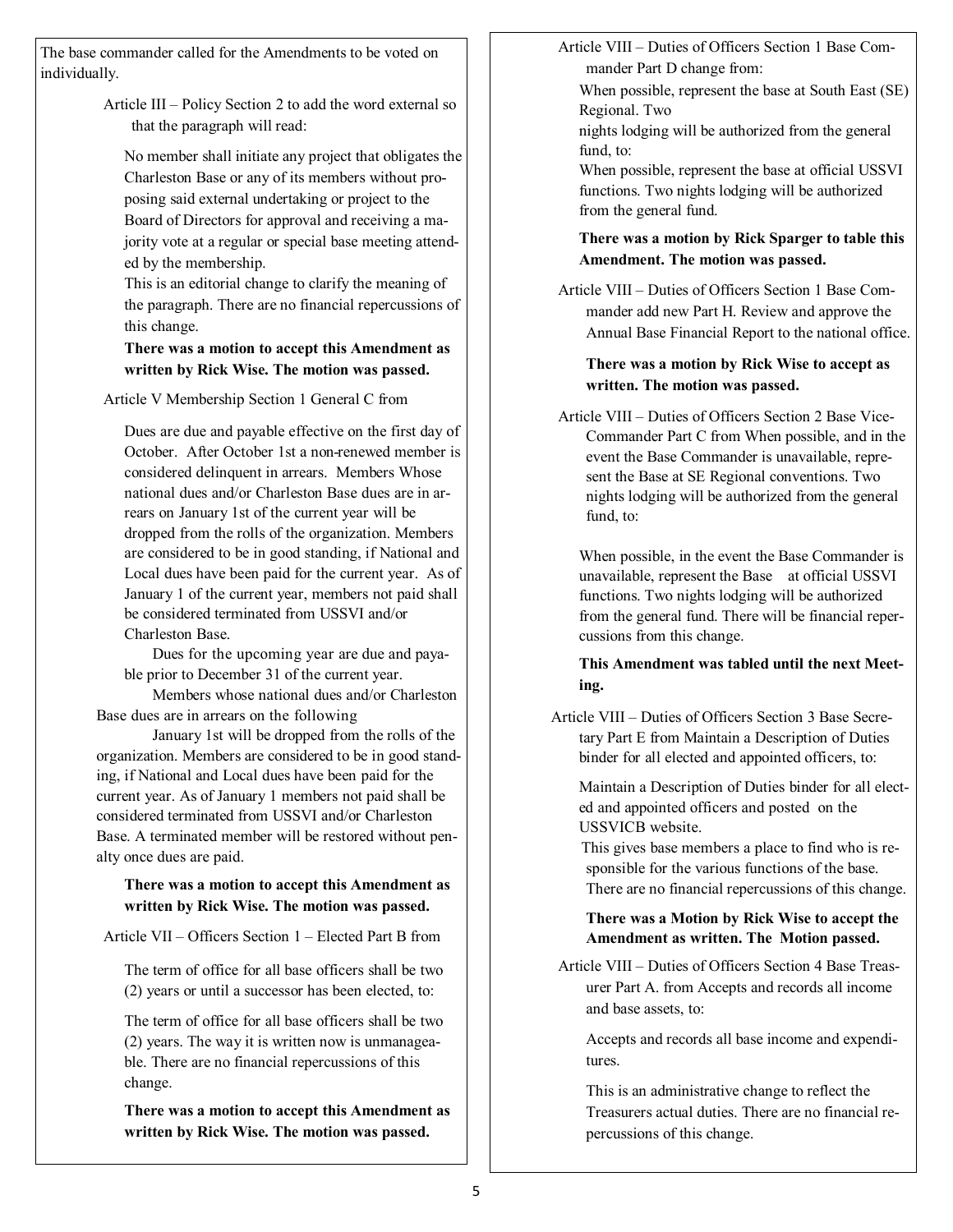| This Amendment was tabled until the next meet-<br>ing.                                                                                                                                                                                                                                               | FRA's scholarship programs and how to submit an application.                                                                                                                                                                                                                                                                                                                                                                                                                                                                   |  |
|------------------------------------------------------------------------------------------------------------------------------------------------------------------------------------------------------------------------------------------------------------------------------------------------------|--------------------------------------------------------------------------------------------------------------------------------------------------------------------------------------------------------------------------------------------------------------------------------------------------------------------------------------------------------------------------------------------------------------------------------------------------------------------------------------------------------------------------------|--|
| Article VIII – Duties of Officers Section 4 Base Treasurer<br>Part D from Renders at each meeting, and as required<br>by the Base Commander, the financial standing of<br>Charleston Base.<br>to                                                                                                     | The deadline for applications to our 2015 scholarship program is<br>fast approaching-April 15! Please pass this message along to<br>friends, family members, and others you know who may have eli-<br>gible family members or be eligible in their own right —especially<br>fellow shipmates who do not use email.<br>2015 FRA scholarship applications and instructions                                                                                                                                                       |  |
| Provides a report at each meeting.                                                                                                                                                                                                                                                                   |                                                                                                                                                                                                                                                                                                                                                                                                                                                                                                                                |  |
| This is an administrative change to reflect the Treas-<br>urers actual duties. There are no financial repercus-<br>sions of this change.                                                                                                                                                             | If you have questions about FRA Education Fou0ndation scholar-<br>ships, please email our scholarship team at scholars@fra.org or<br>call 1-800-FRA-1924.                                                                                                                                                                                                                                                                                                                                                                      |  |
| There was a motion by Rick Wise to accept the<br>amendment as written. The motion was passed.                                                                                                                                                                                                        | <b>Stop Reductions to the Commissary Budget</b>                                                                                                                                                                                                                                                                                                                                                                                                                                                                                |  |
| <b>Good of the Order:</b><br>The last Honor flight will be September $12th$ . They are taking Kore-<br>an and WWII Veterans.                                                                                                                                                                         | FRA wants to ensure adequate funding for the Defense Commis-<br>sary Agency (DeCA) in order to preserve the value of the current<br>benefit for active duty members and retirees.                                                                                                                                                                                                                                                                                                                                              |  |
| Nick Nichols reported the Henry L Stimson reunion 2016 meeting<br>will be right after this meeting.<br>American Legion Goose Creek is having a flag burning ceremony<br>on Saturday 14 <sup>th</sup> of March.<br>Auction for Hockey Tickets:                                                        | The Association opposes the Department of Defense (DoD) FY<br>2016 budget provision that slashes funding for stateside commis-<br>saries by \$1 billion over three years as a cost saving measure. DoD<br>currently provides \$1.3 billion annually for the commissary bene-<br>fit.                                                                                                                                                                                                                                           |  |
| Bill Roberts won 2 for \$22.00<br>GW won 2 for \$25.00<br>Tom Beach won 2 for \$20.00<br>The Sub Ball Tickets were auctioned off:<br>Rick Wise won 2 for \$50.00<br>Don Mook won 2 for \$50.00<br>Ed Stank won 2 for \$50.00<br>Rodney McKinna won 2 for \$40.00<br>Charlie Hudson won 2 for \$35.00 | Commissary funding was already cut by \$100 million last year.<br>Further cuts to funding would be reflected in higher prices paid by<br>active duty personnel who simultaneously see annual pay increases<br>capped. Thousands of junior enlisted personnel with families, who<br>already have to use food stamps, would be forced to pay higher<br>prices as well. Currently, profits generated from stateside commis-<br>saries are used to offset the operating costs at overseas locations<br>where they are needed most. |  |
| Depth Charge: The depth charge was won by Dave Hanson. Dave<br>made a donation of \$100 to the Scholarship Fund.                                                                                                                                                                                     | Members are urged to use the Action Center (action fra org/action-<br>center) on the FRA website to ask their legislators to oppose fur-<br>ther cuts to the Commissary budget.                                                                                                                                                                                                                                                                                                                                                |  |
| Meeting Adjourned: Following the benediction by Base Chaplain<br>Nick Nichols, the Base Commander adjourned the meeting at 2050.                                                                                                                                                                     | <b>House Passes Permanent "Doc Fix"</b>                                                                                                                                                                                                                                                                                                                                                                                                                                                                                        |  |

# **FRA News FRA Scholarships March 26, 2015**

FRA believes that educating our service members, veterans and their families is a matter of critical importance. Each year, FRA's Education Foundation awards thousands of dollars in scholarships to help students achieve their educational goals. Scholarships are available to all Navy, Marine, and Coast Guard personnel and families, and several more are exclusively available to FRA members, their spouses, and their children and grandchildren.

We want to help the students in your life succeed in their pursuit of a college degree! Please visit the links below to learn more about

The House of Representatives overwhelmingly approved a bipartisan bill (HR 2) to make the so-called "Doc Fix" permanent. The "doc fix" replaces the current Sustainable Growth Rate (SGR) pricing methodology, which would mandate a 22 percent cut to reimbursements to doctors who see Medicare/TRICARE patients. This reduction would likely cause doctors to leave the Medicare and TRICARE programs and reduce TRICARE/Medicare beneficiaries' access to care. The House measure also provides funding for a children's health insurance program (SCHIP) for two more years. The provisions were negotiated by House Speaker John Boehner (Ohio) and House Minority Leader Nancy Pelosi (Calif.).

The bill was approved 392-37; it scraps SGR and phases in a new pricing methodology meant to reward doctors who provide highvalue care, not just high-volume care. "We've patched this prob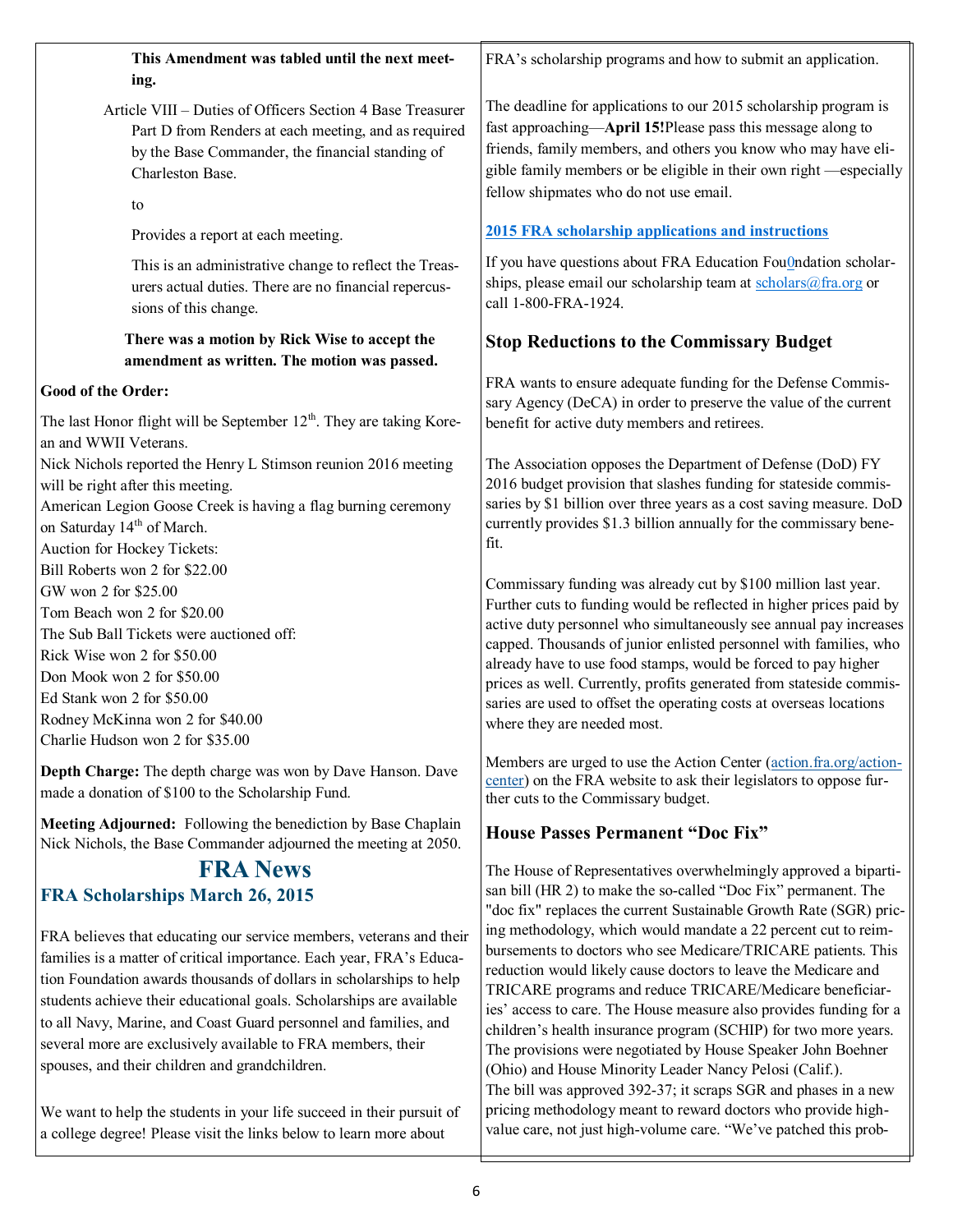lem 17 times over the last 11 years," Boehner said. "I decided about a year ago that I had had enough of it."

The bill now goes to the Senate, where opposition appears to be evaporating with the help of support from a wide array of health care and children's groups for the SCHIP provision. President Barack Obama said on Wednesday that he also backs the legislation. The Senate did not address the measure before lawmakers began a two-week recess on Friday. The latest temporary "Doc Fix" is due to expire on April 1, but the Center for Medicaid and Medicare Services has informed legislators that they can delay the physicians' payment cut until April 14. Members are urged to use the FRA Action Center ([action.fra.org/action](http://cqrcengage.com/fra/app/thru?ep=AAAAC2Flc0NpcGhlcjAxFSfRCtuBT4tk7ODLTSZ_xVbmuL0_coXHVMywZ0DSNTfjMjyqvPBx0IMkt_5S0goNXJeDniXohlBgbiDhbowEreqNK54lJFhrdIfMxM5tR1AzSqkUBM--3dMGgU2rDcq5uPBAgR_85mh77s4Lr1Uquw&lp=0)-center) to ask their senators to support the resolution when they return from recess.

#### **VA Expands Choice Program Eligibility**

The Department of Veterans Affairs (VA) has announced that it will change the geographic calculation used to determine the distance between a veteran's home and the nearest VA medical facility for purposes of the Veterans Access, Choice and Accountability Act (VACAA), which took effect on November 5, 2014. The VA will make a regulatory change from straight line distance to driving distance to help ensure veterans have more access to care.

VACAA was signed into law by the president last year; the new law provides a \$10 billion fund to pay for non-VA care for veterans who live 40 or more miles from a VA facility or have been experiencing wait times for care of more than 30 days. VA mailed "Choice Cards" to veterans who were enrolled in VA health care as of August 1, 2014, and to recently-discharged combat veterans who enroll within the five-year window of eligibility.

The FRA-supported legislation was passed in the wake of a nationwide audit of the VA that indicated 57,000 veterans have waited more than 90 days for an appointment at VA medical facilities, and more than 64,000 veterans have requested medical care, but did not even get placed on a waiting list. The audit also found that 13 percent of schedulers were told to falsify appointment requests to make the wait times appear to be shorter than they actually were. Veterans seeking to use the Veterans Choice Program should call 1- 866-606-8198 to confirm their eligibility and to schedule an appointment.

#### **Budget Resolution**

The House passed a budget resolution for FY 2016 which, in effect, excludes Defense from mandatory budget cuts and represents the first step in excluding Defense from sequestration altogether. The House voted on six different budgets; the prevailing budget (219- 208) frees up additional funding for Defense without requiring offsets elsewhere in the budget. Tthe House-passed budget increases spending on Defense above the level requested by President Obama's budget request, which authorized \$38 billion for Defense above sequestration caps. The Senate plan that passed late Thursday night maintains the statutory cap on base discretionary defense spending created by the 2011 budget law (PL 112-25). Now that both chambers have passed their budget resolutions, they will have to reconcile the differences in a conference committee and then that agreement must be approved by both chambers. Members are urged to use the FRA Action Center [\(action.fra.org/action](http://cqrcengage.com/fra/app/thru?ep=AAAAC2Flc0NpcGhlcjAxXvoHoBp8R6TlHZBiF2ep_PJnbq3UPaWuTakmMVMM9vzRbyCdKPVNIytc1pEqB5KptEIZfcr57gWwWkDva9Qi5rWeH8JFLg0hdv9OBPCqOTtZkXRcWI7nAOQyi2GKkpN3auLUCY8KDoggwdubLwpZYA&lp=0)-center) to urge their legislators to exclude Defense from sequestration.

#### **Bill to Expand the VA Caregiver Program is Introduced**

Senator Dick Durbin (Ill.) recently introduced the "Caregiver Expansion and Improvement Act" (S. 657), which would expand the current Department of Veterans Affairs (VA) Caregiver program to include all caregivers who care for service-connected severely disabled veterans. Currently, the program only applies to veterans who have been severely disabled since September 11, 2001. FRA supports expansion of this program; the 5.5 million volunteer caregivers to America's wounded warriors shoulder the responsibility of bathing, feeding, dressing, managing medication and injections, arranging for rehabilitation, and more, all while many are raising a family. A recent RAND study commissioned by the Elizabeth Dole Foundation estimates the services they provide save our nation \$13.6 billion annually, yet these caregivers too often pay a price, suffering physical and emotional stress and illnesses; difficulty maintaining employment; financial, legal and family strains; and isolation. Expanding the VA Caregiver program will help all of America's military and veteran caregivers, and members are strongly urged to use the Action Center [\(action.fra.org/action](http://cqrcengage.com/fra/app/thru?ep=AAAAC2Flc0NpcGhlcjAxs4-DuXe7Bc0WqL_TqOtDff5fxVQYf0S_cn6ZD6IbcDXu9wWV4acJ_8PmTFNGtiIPqythHAbwiFFLdKc5lVi8QsJvFEjKT8mtOxsiLcTaF9w3PLOHa7kuyy3q0KAmWp0UU0YibEH5fjLcyjJ7DinQow&lp=0)-center) to ask their senators to support this bill.

# **The Government's Thought Process...**

Good example of governmental thinking.

The federal government, which has Tomahawk cruise missiles

and Apache and Lakota helicopters,

used the code name "Geronimo" in the attack that killed Osama bin Laden,

officially objects to the name of the *Washington Redskins*.

#### **[In The Eye Of The Beholder](file:///C:/Users/george/Downloads/USWN_02March2015.doc#Underwater)** *[Mark D. Faram, Navy Times, March 9](file:///C:/Users/george/Downloads/USWN_02March2015.doc#Underwater)*

*MCPON Says Chief Induction is Not a Tradition, and He Has Research to Back Him*

Mike Stevens knows what it's like to be accused of breaking traditions. As the 13th master chief petty officer of the Navy, he has faced outrage and dismay over his decision two years ago to "respectfully sundown" the practice of chief's induction – and all the inappropriate behavior and the drinking that often came with  $it - in$ favor of tough, professional training that marks a sailor's entrance into the fleet's most coveted ranks

―Tradition is a word that's thrown around a lot, but not many really take the time to fully understand what it means and put it in the proper context," Stevens told Navy Times. "It all goes to how you choose to understand and define what tradition really is."

But Stevens has spent time doing just that. Two years ago, he asked Master Chief Information Systems Technician Jim Leuci, a drilling reservist with the Naval History and Heritage Command, to scour the history books and find the origins of chief's induction.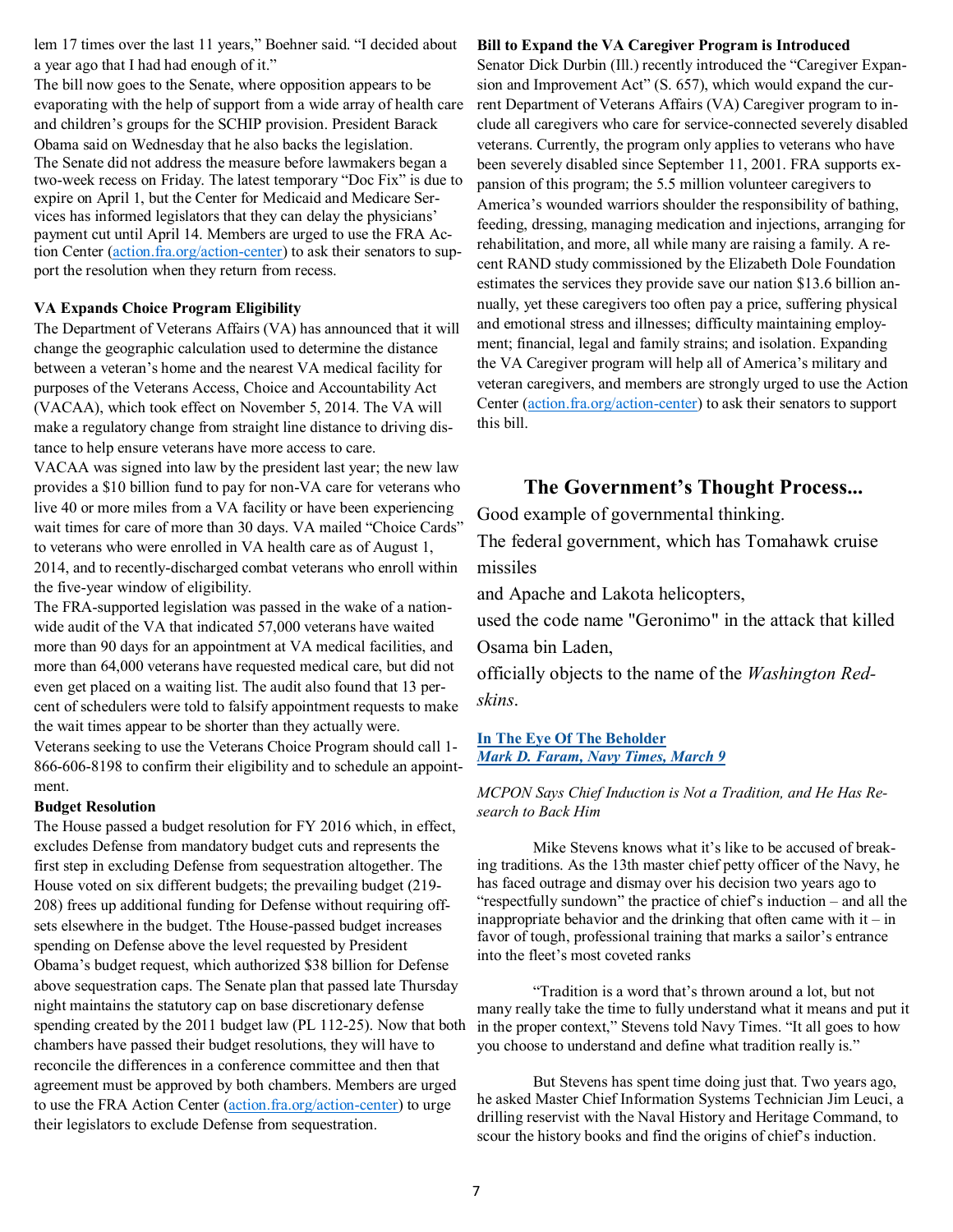His report, "A Tradition of Change – CPO Initiations to CPO-365," is the first official research of the history of CPO rites, and charts changes from the days of tossing selectees off the pier to the more elaborate and frat-house like rituals of recent decades.

―One of the things I learned from the research ... is that many of our traditions are those things we have experienced during min messages – was sent out to commands announcing the estabour time of service," Stevens said. "It's strongly based on what we have experienced."

The Navy is full of formal traditions – rendering honors to when that day arrived. the flag and to individuals by ringing a set number of bells, or a specific call on a bosun's whistle – and many of these have long been laid down in Navy edicts and instructions. The Merriam-Webster dictionary defines tradition as "a way of thinking, behaving, or doing something that has been used by the people in a particular group, family, society, etc., for a long time."

―There's a definition of tradition, but how you interpret that is really all about your service and your time," Stevens said. "You came in the Navy and we were doing  $X$  while you were in, and then we stopped doing it. We then view that as a break in tradition – regardless of how long that perceived tradition has been around."

Given the facts in the new report, to be released April 1in honor of the observed CPO birthday, Stevens says chief's initiation doesn't quite fit the mold of a tradition, though he realizes some chiefs will disagree.

―I know CPOs didn't come into existence until 1893, but in the now nearly 122 years since then, initiation has only been around for roughly half that time," Stevens said.

It's never been formally mandated by the Navy or consistent, Stevens added.

―When you look at the historical record and the facts, it's pretty obvious that much of the initiation process was essentially entertainment for the genuine chiefs of the day," Leuci said. "But when you step back and look at it over time, the process has grown much more difficult – and often forcibly mandated reform – it has grown and made the transition itself into a tough professional training program designed to prepare first classes to be effective chiefs."

Stevens says he's comfortable with the ending of the initiation and said the professional training is tough, meaningful and beneficial to the selectee, their commands and the service.

#### Evolving Roles

One of the most popular arguments in favor of chief petty officer initiations is that chiefs are considered separate and distinct from the rest of the enlisted ranks and therefore need a rite of passage.

This wasn't always the case.

"The role of the chief petty officer has evolved [from] one that fits between the officers and the rest of the enlisted ranks," said Leuci. "Really, it's a role that has evolved over time."

April 1, 1893, is commemorated as the chief petty officer birthday and celebrated by khaki balls and other events, but at the time, the service didn't announce the arrival of "the chief" with much fanfare.

A Navy circular – an early equivalent to today's NavAdlishment of a "chief petty officer classification" effective April 1.

Leuci says there were 57 sailors advanced to that rank

―However, the appointment of the first chief petty officers was not a major event of the day," Leuci wrote in the soon to be released report. "The first chief petty officers of 1893 were not immediately elevated to a higher enlisted status as a result of their appointments."

Chief's messes weren't immediately established, nor did chiefs get new uniforms either – they didn't even get paid differently right away, Leuci found.

"After April 1, 1893, chief, first, and second class petty officers shared the same mess," he wrote. "For nearly ten years, chief petty officers continued to mess and berth with first and second class petty officers."

That all changed in 1902, however, when Navy regulations formally established a separate mess for chief petty officers. All other enlisted men were consolidated into one general mess. It was the first time all enlisted didn't mess and berth together as they had since the Navy's founding.

Going Overboard

For those who hold up chief initiations as long standing traditions, Leuci says they need to look at the historical record.

For six decades after the establishment of the CPO rank, there still was no such thing as chief initiations.

―There is really no record of initiation before World War II," Leuci said. "When you talk to those who made chief during this time, you can see the beginnings start to evolve, though it was more of a jovial and social event – there was no formal training – nothing like it has evolved to today."

During his research, Leuci said he talked to WWII and Korean War chiefs. They either didn't recall an initiation or said it was relatively simple – they went swimming.

Consider the story of Chief Yeoman (SS) Albert Dempster. He joined the Navy in 1940, signing on for an initial six-year hitch. He served on submarines before and during the war, making four war patrols on the submarine Crevalle in the Pacific, operating out of Fremantle, Australia. It was during one of these patrols that he got word that he and one of his shipmates had advanced to chief.

―There was no CPO initiation while they were underway in the South China Sea," Leuci wrote. "When Crevalle returned to Fremantle, Australia, the two new chiefs were initiated. Their initi-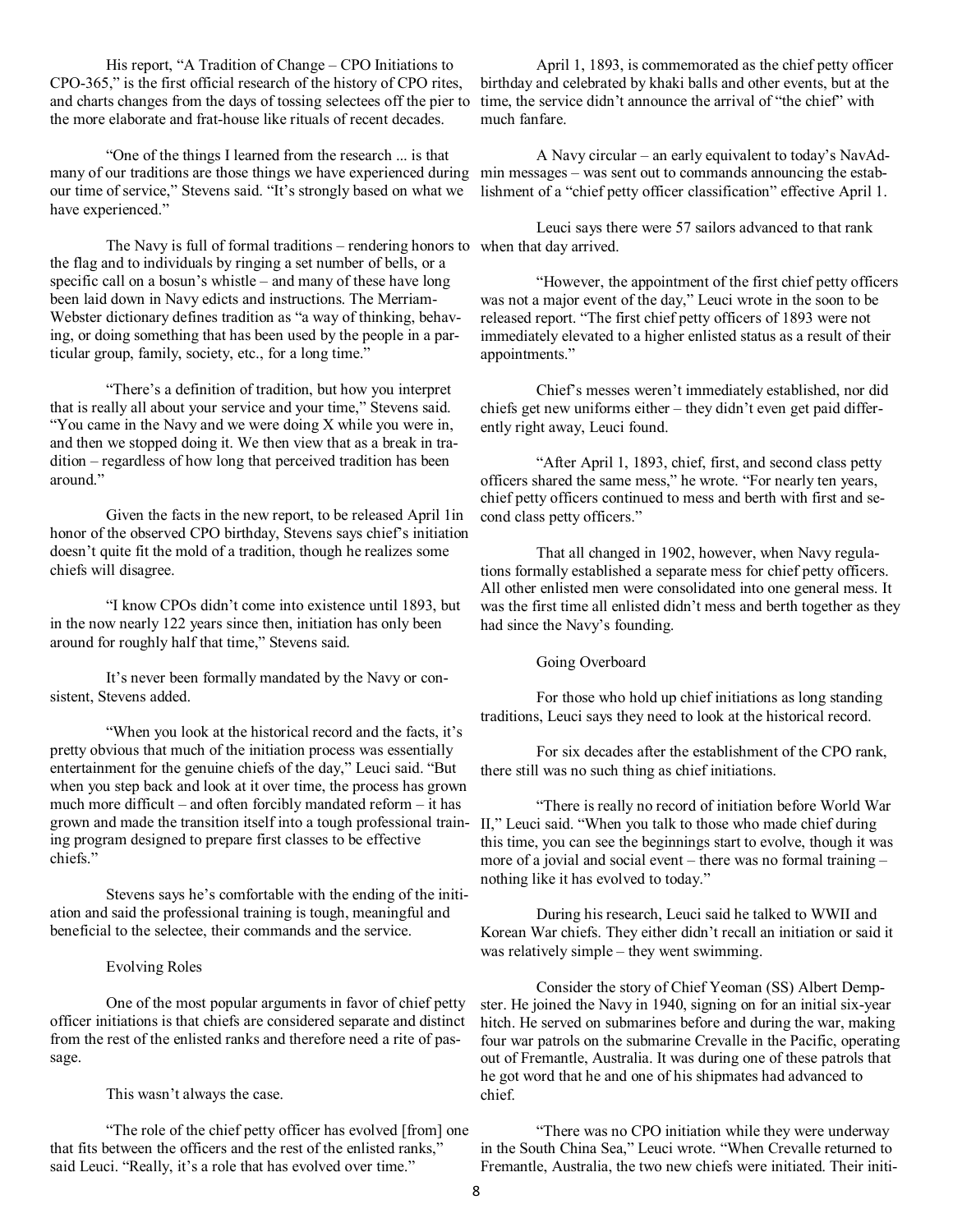ation consisted of being thrown over the side of the boat, followed by drinking at a local bar. Dempster remained in the Navy after the war and retired as a chief yeoman in 1960." "Though they were called initiations at the time, they weren't secret events, though they generally happened behind closed doors in the chief's mess," Leuci said.

The fact that chiefs existed for so long before the emergence of induction rites after WWII cast doubt on the oft-heard arguments that chief initiations are a sacred right or intrinsic to the role of CPO, said Stevens.

―By definition, traditions are long standing things, over time," he said. "So based on the historical record, one could argue that establishing the process of initiation in the first place was a departure from the long standing tradition of the day."

Traditions Of Convenience

Today, when new chief selectees go through the Phase II of CPO-365, which begins after the Navy announces who's been selected for chief each summer, they are given charge books to carry during their final stages. When they are pinned, the book is put inside an ornate wooden box or "vessel" as a keepsake of their transition.

―There are lot of myths about these and where they came from," Leuci said. "The going story is charge books were carried by petty officers in World War I and chiefs would often write advice in them, and though this is a nice story, there's really not a lot of evidence to back it up."

What the evidence shows, he said, is that they started appearing in the 1960s.

Then as today, the book was a green Navy log book that often was fixed to a chain or rope and worn around the selectee's neck.

―It was simply a place to document the transgressions of the chief select so they could be read by the judge at their initiation," he said.

Far from the hallowed objects of today, Leuci writes that these logbooks often were fouled by initiation rites run amok.

Former MCPON Duane Bushey said he threw his charge book away after he finished his initiation in 1974.

―Bushey had a charge book that was stolen a few days after he got it," Leuci wrote. "It wasn't returned until a week before initiation.

―The book had been spit on, ejaculated on, defecated on, and was full of profanity ridden comments. After initiation he threw the book away."

Other traditions and keepsakes have been added over the years, many taken from crossing the line ceremonies known for forcing the uninitiated wogs to eat or crawl through food.

―There are other official Navy photographs dating from

the mid-1950s that show new chief petty officers in wash khaki or dress uniforms participating in various events such as eating their first meal in the CPO mess from a wooden trough," Leuci said.

Selects would build the troughs and on their initiation day would eat from it either with a large spoon – or with no utensils at all and their hands tied behind their back. These were traditions of convenience, borrowed from other rites, and not intrinsic to the role or the training to be a chief. They were simply disgusting and often degrading.

―But it doesn't appear that they ate anything different than the other chief's in the mess in those troughs," Leuci said, "unlike" many initiations in later years where many inedible things were required to be eaten. At my own initiation I was required to eat raw eggs through a condom."

Borrowed Traditions

The old saying that there's nothing new under the sun could apply to initiation day, when the selectee faces a judge who lists a litany of transgressions and shortcomings.

Defenders of these events say that what is endured during initiation hammers home the idea that chiefs must work together as a group – as a mess – to accomplish things. They can't do it alone, and they need to listen to the experience and wisdom of those who came before if they hope to be successful.

Others disagree and believe that shenanigans are degrading and lack training value.

The facts show that much of what became chief initiations in the 1960s and lasted for decades was borrowed from other naval ceremonies – especially those from the rite of crossing the equator and becoming a "shellback."

―Some of the rituals seen in crossing the line ceremonies, such as eating distasteful concoctions of food products and drinking 'truth serum,' were adopted for CPO initiations," Leuci said. ―Some of the props used in crossing the line ceremonies such as stocks and ice-filled coffins began to be seen in CPO initiations. Characters like the 'judge,' 'defense attorney,' and 'sheriff' became fixtures as CPO initiations essentially became mock trials or kangaroo courts."

Other induction rites borrowed from "tacking" on crows for junior sailors or "blood pinning," where shipmates puncture a sailor's skin with newly awarded military pins and qualification insignia.

These rituals all made it into chief initiations, Leuci said, adding that the "practices and events were in direct conflict with Navy regulations relating to hazing, bullying, and harassment – especially when viewed by today's standards," he said. "However, the attitudes of senior enlisted and officer leadership of the 1960s and 1970s were often tolerant of questionable practices as long as there were no serious injuries and no serious complaints." In the 1990s as Navy leadership sought to rein in the initiation antics, some chiefs fought back and offered voluntary alternatives, away from the Navy's prying eyes and rules.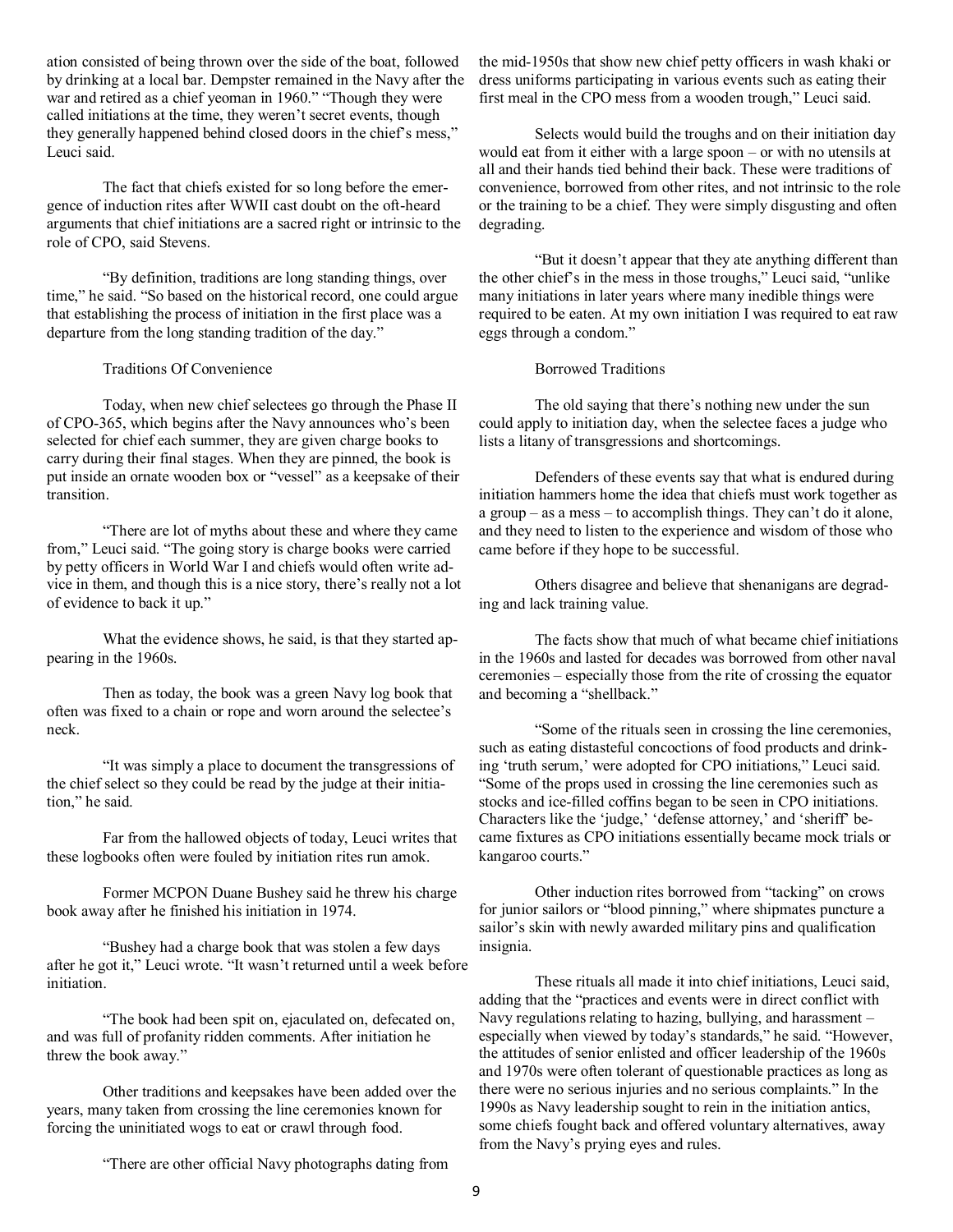―There were reports that some CPO messes offered ‗traditional' initiations to interested selectees that were not sanctioned by the Navy and were held off-base," Leuci said. "It seems almost ludicrous."

#### Shenanigans And Controversy

Nearly every MCPON has had to deal with some sort of initiation controversy during his time wearing the three-starred crow that is the symbol of the office.

That started with Master Chief Gunner's Mate Del Black, the first MCPON. Black had to respond to chiefs outraged that a 1967 instruction prohibited "hazardous or detrimental" rites, or that involved "unbecoming conduct." That was widely interpreted to mean that informal initiations would be replaced by formal ones, with none of the fun and games.

But in what became the first ever initiation guidance issued by the Navy, Black wrote in the January 1968 issue of All Hands Magazine that it just wasn't so.

―There is no objection to CPO initiations conducted in a humorous vein, but at the same time, they should not be hazardous," Black wrote. "Proper supervision and planning can ensure that the honor and pride that go with making chief are not overshadowed by fun and games. We should not force the initiates to eat or drink against their wishes, nor should we do anything that could lead to bodily injury."

Black went on to say that the chiefs conducting the ceremonies should "avoid any humiliation to the initiate."

Despite Black's prohibitions, Leuci wrote, initiations went on unabated.

"Many provisions of SECNAVINST 5060 were generally ignored," Leuci wrote in the report. "Alcohol abuse, the consumption of food concoctions, unsafe events and the humiliation of CPO selectees remained the norm."

Sometimes things got so bad that the chief of naval operations tried to shut down initiations.

―Every MCPON, starting with [William] Plackett through Scott, was confronted with concerns about, or actual orders to end, CPO initiations from the Chief of Naval Operations," Leuci wrote. "Discussions to eliminate CPO initiations were generally kept out of the media and were not common knowledge within the fleet."

Such was the case during the time Duane Bushy was MCPON in the early 1990s. Nearly every year there were reports of alcohol fueled misconduct at initiations.

In 1988, then-CNO Adm. Carlisle Trost and members of Congress were drawn into the debate by "reports of lewd, crude, and disgusting behavior during initiations" which were reported directly to them, according to the report.

The straw that broke the CNO's back was a complaint of

a lewd incident in Groton, Conn. Nine newly minted chiefs came down with strep throat after being forced to put a plastic facsimile of a penis in their mouths, one after another. The disease was then transmitted to family members, according to accounts told to Navy Times by sources close to the discussions.

Leuci mentions the incident, but not does not describe what spread the disease, citing only unsanitary conditions during the initiation were the cause.

This led to a crackdown. Alcohol use by selectees was banned from the events. Promises were made to hold command master chiefs accountable for degrading or hazardous conduct at inductions. Officials expanded the rules to ban selectees from performing any acts against their will.

"The reforms were not popular among all CPO messes," Leuci wrote. "However, even though some CPO messes were slow to accept or simply ignored the MCPON's guidance, the reforms had begun."

A few years later, Leuci said, in the wake of the Tailhook scandal, MCPON John Hagan saved initiations from the scrap heap by instituting reforms.

Nearly every MCPON since has issued some sort of reform, instituting formal leadership training and other more acceptable and arguably more beneficial ways of welcoming in new chiefs each year.

It was Stevens in 2013 who took the final step, and moved the process to one that mandated a professional transition, eliminating alcohol from any formal events and ending chief's initiation and the sophomoric antics that had so long gone with it.

Frocking, Boards And Chief's Season

The current practice of having a "chief's season," where newly selected chief petty officers are promoted or frocked to their new paygrade on Sept. 16, has only been in practice since 1980.

And it's only been since1974 that the Navy has held a selection board for advancement to chief.

Before that time, advancement to chief was a year-round affair, with advancements – and initiations – being held nearly every month as a new crop of chiefs earned their anchors.

As with petty officers today, there were twice-annual chief exams.

And these exams were graded and a final multiple score based on that test score and the sailor's annual evaluations ranked the candidates. Those on the list were promoted in their order of ranking.

These lists, according to Leuci's research, were mailed to commands.

―A posted advancement list was the way that most sailors found out they were selected for chief," Leuci wrote. "CPO pro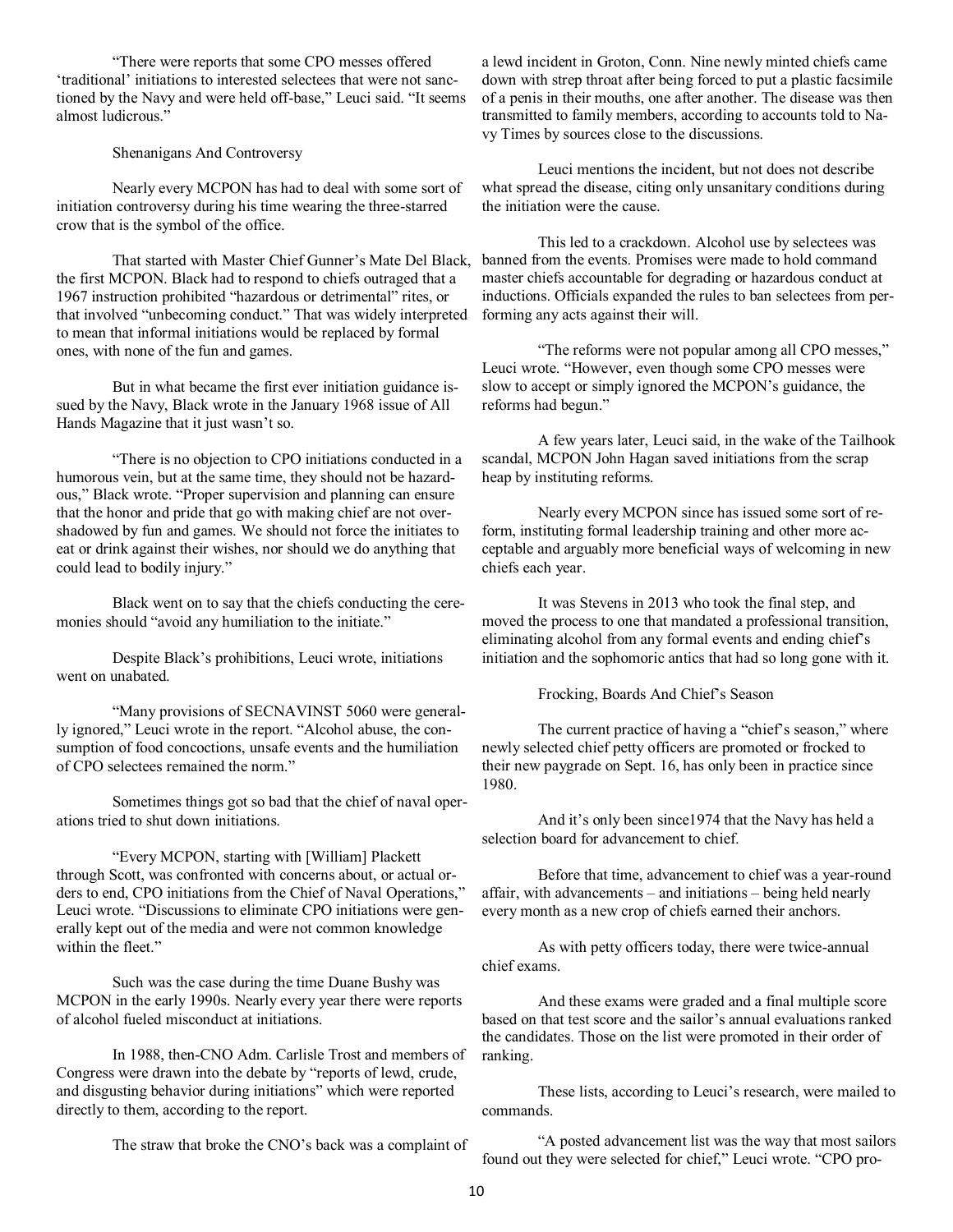motion lists promulgated by naval message did not become common until the late 1960s."

Frocking – the practice of allowing someone to wear the rank and assume the rights and responsibilities of the next pay grade – wasn't authorized, yet.

Once the selection board was established in 1974, the twice a year lists went away and a single annual list was published.

Advancements and initiations continued monthly until 1980 when frocking was authorized for all enlisted paygrades.

So, when the selection boards met that year and the results were released in July, the Navy held its first "chief's season," where all those selected were either advanced or frocked in September – a practice that continues today.

Covers And Khakis

The last tradition in a pinning ceremony is also the oldest: the donning of the chief's cover.

Today, it's considered tradition that chiefs and officers wear combination covers and khakis, but that wasn't always the case.

From the start, chiefs wore a separate dress uniform, but the day to day working uniform for all enlisted was dungarees. The only way to recognize a chief was by his or her hat.

Khaki working uniforms were authorized only for aviation chiefs who were qualified pilots in 1929. It wasn't until1941that the Navy authorized khaki as a working uniform for chiefs and officers.

The chief's fouled anchor first appeared in 1897 as a cap device only – collar devices were still almost 60 years away. Since then, it's been reworked. Initially the anchor was just pinned to the cloth of the cap, but later it was put on a background, like the officer insignia.

Today, chiefs are taught an alternate meaning for the USN on their covers, that it stands for unity, service and navigation.

"It's a nice tradition that someone made up," Leuci said.

Even the practice of pinning was created as the process went along. Until 1959, 55 years ago, collar devices weren't worn. They were added after the creation of the E-8 and E-9 pay grades in 1958.

Initially, all three paygrades wore the same fouled anchor without the stars we know today. Separate collar devices for each paygrade came in 1961.

―When you step back and look at it all, it's not so much tradition as it is an evolution, a process of constant change," Leuci said. "But no matter what the evidence says, there will always be those who think that any change is bad."

**Response from the Editor:** I agree in part with the points made in this lengthy article, in that there have been some excesses, brought to light by the Tail Hook Scandal, by inap-

propriate actions of a few young naval aviation officers, which caused a backlash for all sorts of conduct of what some folks disapproved of. However, those criticisms do not measure up to dismantling the Tradition of CPO Initiations altogether. The excesses could easily be corrected internally, within each Command's Leadership structure, particularly within the CPO ranks. For instance, as a judge in several CPO Initiations, I set a standard that the Initiatees were forbidden to consume any alcohol until after his collar devices had been installed, usually by the C.O. and the Senior CPO or the new Chief's wife. That alone cut down on a lot of excesses as well as helping the new Chief remember his initiation ceremony. The leaders of the ceremony can also use good sense in planning the events used in the initiation process by weeding out those that may get out of hand and go too far. That, then, is where my agreement with the article ends.

MCPON Stevens argues that CLPO Initiations are not a Tradition, since, by his definition, haven't been around for a significantly long time, a mere 75 or so years. But he also admits that CPOs have only been around for some 60 years longer, which means that CPO Initiations have been around 15 years longer than not.

# **Upcoming Events for April 2015**

# **Sunday, 5 April – Saturday, April 11th**,

Hog Roast in The Swamp, held at the After Battery. Hog Roast on Saturday April 11th. Festivities all during the week. All events are free, donations accepted. Card games going 24-7.

# **Thursday, April 9th**,

Charleston Base monthly meeting at the FRA, 99 Wisteria Road, Goose Creek. Kitchen opens at 1700. Social hour starts at 1800. Meeting starts at 1900. Holland Club Induction Ceremony. There will also be a FREE food spread put on by Charleston Base. More details later. Hope to see everyone there.

# **Saturday, April 11th**,

Tolling of the bell for the lost boats and the Amberjack Memorial. Ceremony stars at 1000. More details to follow.

# **Tuesday, April 14th**

Victory House Veterans Home visit. Meet at VFW on Bellwright Road at 1000. Will return about 1300.

# **Thursday, April 16th** ,

Swamp Fox Chapter WWII Vets Bi- Monthly meeting at The Golden Corral by Tanger Mall. Meeting starts at 1200. Please be there by 1130 to get a good seat and tell some Sea Stories.

# **Monday, April 20th – Thursday, April 23rd**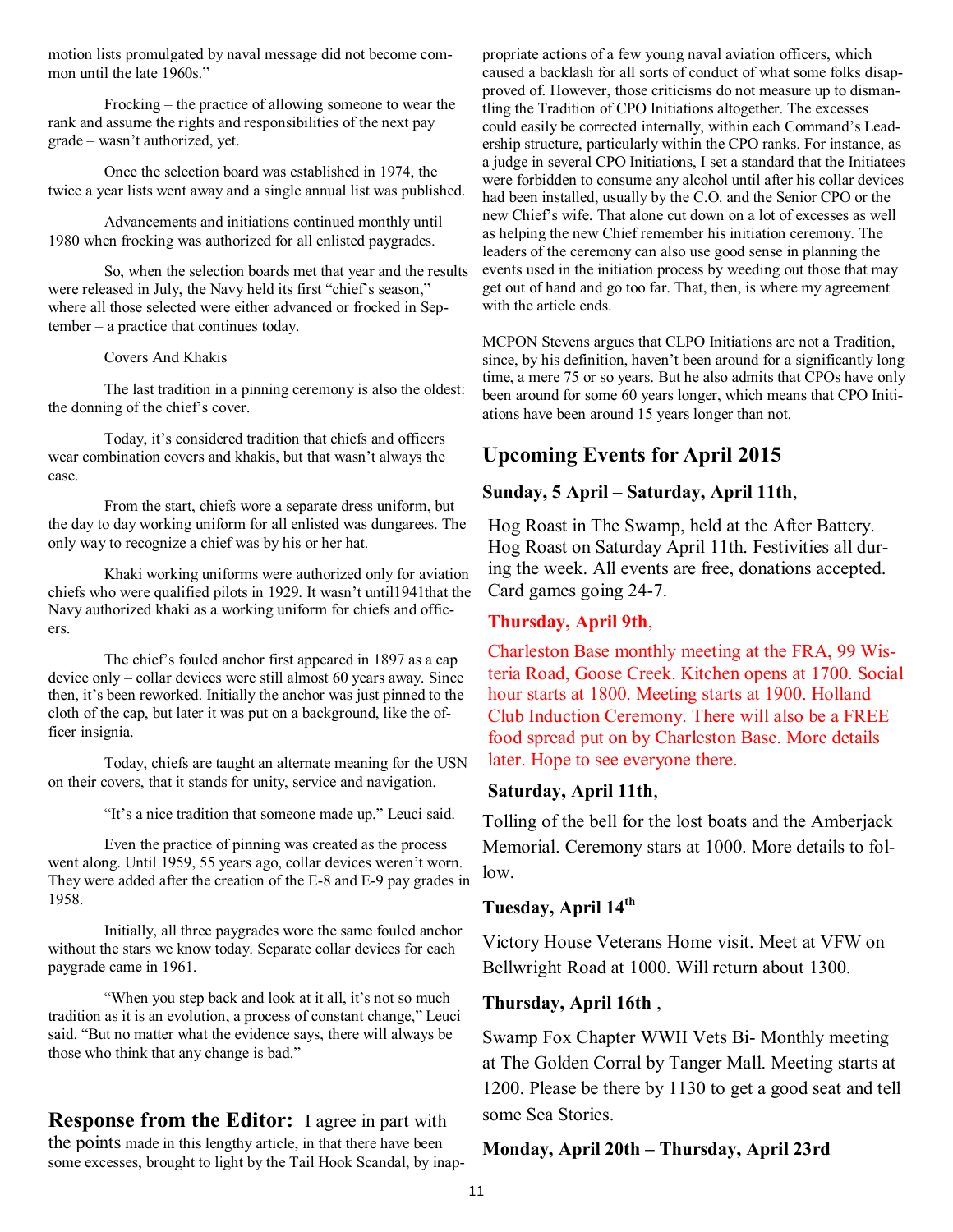SubVets SE Regional Conference to be held at Cape Canaveral, FL. More details to follow.

### **Ladies' News…Save the Date!!**

SubVet Wives' Luncheon is on 15 April 2015, 1130-1330 At Logan's Roadhouse, Azalea Square in Summerville.

# **Retired Admirals Reveal Plan To Use Australian Submarines To Defend Japan** *Staff, news.com.au, Mar. 9*

Buying a Japanese submarine has more to do with the US alliance and protecting Japan from China than jobs or capability, according to two former Japanese admirals.

 In a document obtained by News Corp, former Japanese Navy chief Vice-Admiral Yoji Koda and former submarine fleet commander Vice Admiral Masao Kobayashi argue that the "northsouth cooperation" between Australia and Japan would provide "strategic and operational flexibility to the USA's rebalancing policy".

"This strategic relationship is a thing which no other nation can replace," the document says.

The former admirals will tell a Royal United Services Institute conference in Adelaide later this month that cooperation between Australia and Japan on submarines would "support and enhance military capabilities of US forces deployed in this area, which, along with Japan and Australia will jointly face the same challenges."

Japan has been building one submarine a year for the past 60 years and Prime Minister Tony Abbott was late last year reportedly close to announcing that Japan would build the navy's future submarine under a deal with Japan's Prime Minister Shinzo Abe and with the blessing of Washington.

However Japan has never exported any military technology let alone its most sensitive submarine technology.

Under pressure over a possible "secret deal" with Japan the Abbott Government has announced a competitive evaluation process involving Japan, Germany and France.

The designer of the Collins Class boats, Swedish firm Kockums now owned by Saab, was excluded from the deal despite its leading edge technology and 100-year history.

"A submarine's ability to ambush and intercept surface and sub-surface shipping in narrow waters will be an ideal capability to meet Japan's strategic objectives and JMSDF's (Japan Maritime Self Defence Force) mission of controlling choke points in the south-western Island chain in the future," the Admirals say.

"At the same time an enhanced submarine capability of the RAN (Royal Australian Navy) will firmly support showing Australia's strategic intent to deter illegal or aggressive actions by any one nation against neighbouring nations, as well as deter potential adversaries."

A retired American submariner, who asked to remain anonymous, told News Corp Australia that buying a Japanese sub would create a risk for Australia in terms of possible "mistaken identity" given the identical "signatures" of the boats.

Without mentioning China by name the ex-admirals go on to say that Australia's "determined strategic signals" would have a

strong and stabilising influence on the complicated situations in the South China Sea.

China has been flexing its military muscles in this disputed region for several years.

"These independent effects will support and enhance military capabilities of US forces deployed in this area, which along with Japan and Australia will jointly face the same challenges," they say.

The admirals say that close security coordination reinforced by possible industrial cooperation between the two US allies would accelerate the US push to the Indo-Asia-Pacific region.

"And eventually help to deter a potential adversary's adventurism."

#### **Virginia Class Submarines** *Staff, Next Big Future, Mar 14*

US Navy's total requirement is for 30 Virginia Class Attack Submarines. The Navy placed a bulk-buy contract for the first five ships and, in January 2004, placed a multiyear contract for the following five.

The Virginia-class of attack submarines surpasses the performance of any current projected threat submarine. They were designed as a cheaper alternative to the Cold War era Seawolfclass attack submarines, and are slated to replace aging Los Angeles class subs, seventeen of which have already been decommissioned.

#### **Innovations**

The Virginias incorporate several innovations. Instead of periscopes, the subs have a pair of extendable "photonics masts" outside the pressure hull. Each contains several high-resolution cameras with light-intensification and infrared sensors, an infrared laser rangefinder, and an integrated Electronic Support Measures (ESM) array. Signals from the masts' sensors are transmitted through fiber optic data lines through signal processors to the control center. The subs also make use of pump-jet propulsors for quieter operations.

The hull size is length 377ft by beam 34ft and the displacement is 7,300t dived, which is smaller than the more expensive Seawolf attack submarine with displacement 9,137t dived.

The submarine is fitted with modular isolated deck structures, for example the submarine's command centre will be installed as one single unit resting on cushioned mounting points. The submarine's control suite is equipped with computer touch screens.

#### **Weapon systems**

The submarine is equipped with 12 vertical missile launch tubes and four 533mm torpedo tubes. The vertical launching system has the capacity to launch 16 Tomahawk submarine-launched cruise missiles (SLCM) in a single salvo. There is capacity for up to 26 mk48 ADCAP mod 6 heavyweight torpedoes and sub harpoon anti-ship missiles to be fired from the 21in torpedo tubes. Mk60 CAPTOR mines may also be fitted.

An integral lock-out / lock-in chamber is incorporated into the hull for special operations. The chamber can host a minisubmarine, such as Northrop Grumman's Oceanic and Naval Systems advanced SEAL delivery system (ASDS), to deliver special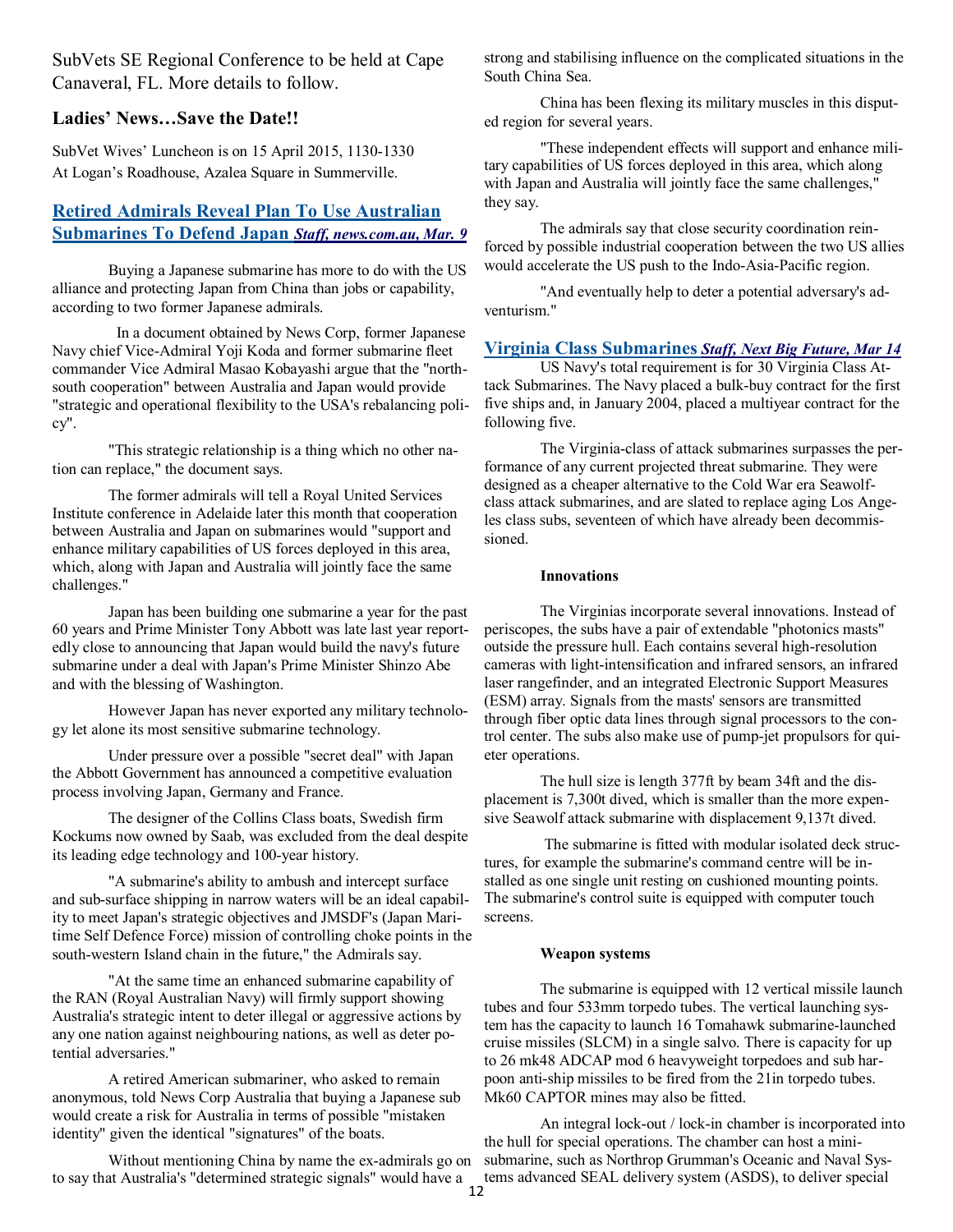warfare forces such as navy sea air land (SEAL) teams or Marine reconnaissance units for counter-terrorism or localised conflict operations.

#### **Countermeasures**

Virginia is fitted with the AN/WLY-1 acoustic countermeasures system being developed by Northrop Grumman, which provides range and bearing data, along with the mast-mounted AN/ BLQ-10 electronic support measures (ESM) system from Lockheed Martin Integrated Systems.

AN/BLQ-10 provides full spectrum radar processing, automatic threat warning and situation assessment.

#### **Technology barriers**

Because of the low rate of Virginia production, the Navy entered into a program with DARPA to overcome technology barriers to lower the cost of attack submarines so that more could be built, to maintain the size of the fleet.

#### **These include:**

Propulsion concepts not constrained by a centerline shaft.

Externally stowed and launched weapons (especially torpedoes).

Conformal alternatives to the existing spherical sonar ar-

ray.

Technologies that eliminate or substantially simplify existing submarine hull, mechanical and electrical systems.

Automation to reduce crew workload for standard tasks

#### *Block I*

USS Virginia (SSN-774), commissioned and in service.

USS Texas (SSN-775), commissioned and in service.

USS Hawaii (SSN-776), commissioned and in service.

USS North Carolina (SSN-777), commissioned and in service.

#### *Block II*

USS New Hampshire (SSN-778), commissioned and in service.

USS New Mexico (SSN-779), commissioned and in service.

USS Missouri (SSN-780), commissioned and in service.

USS California (SSN-781), commissioned and in service.

USS Mississippi (SSN-782), commissioned and in service.

USS Minnesota (SSN-783), commissioned and in service.

#### *Block III*

PCU North Dakota (SSN-784), named July 15, 2008, expected to be delivered in October 25, 2014.

PCU John Warner (SSN-785), named January 8, 2009, expected to be delivered April 30, 2015.

### **Poland Eyes Cruise Missiles for Subs** *Jaroslaw Adamowski, Defense News, Mar 14*

The Polish Defense Ministry has unveiled plans to acquire cruise missiles for the three submarines it aims to purchase by 2023, amid concerns over Russia's increased military presence in Eastern Europe, local analysts say.

Warsaw is in talks with Washington and Paris over a potential military deal that would be carried out as part of the Defense Ministry's Polish Claws program, designed to significantly improve the country's deterrence capacity.

"Indeed, we have asked the French and the Americans on the possibility of acquiring cruise missiles for our future submarines," Polish Deputy Prime Minister and Defense Minister Tomasz Siemoniak tweeted on March 12.

The announcement by the Polish official came following a report by local daily Dziennik Gazeta Prawna, which learned that Warsaw has launched negotiations on acquiring Tomahawk cruise missiles from the US. To date, only the US and UK has the missiles. The long-range Tomahawk is manufactured by Raytheon.

In an interview with Polish broadcaster Polskie Radio on March 13, Siemoniak confirmed the report, and said Poland could become one of the few NATO countries to possess such weapons.

"We are currently preparing a tender for a modern submarine, and one of the capabilities we want it to be fitted with is the cruise missile. As we are aiming to extend the scope of potential bidders, we have submitted requests to various countries, asking whether they are ready to provide us with such weapons. This weapon is so advanced that [its sale] requires the approval [of respective governments]," Siemoniak said. "After a thorough analysis, I decided that Polish submarines should have such a capability, and we have asked all [the countries] which could supply such weapons to us, also our American partners."

The planned deal is reportedly to be signed by the ministry in 2017.

Russia blasts Poland's Tomahawk Plans

Meanwhile, the announcement by Siemoniak has been bashed by Russian officials and representatives of the country's military circles who perceive the planned missile acquisition as directed against Moscow.

Col. Gen. Leonid Ivashov, the former head of the Russian Defense Ministry's Department of International Cooperation, told local news agency Interfax that the acquisition by Poland "is clearly an anti-Russian gesture" that demonstrates "Warsaw's complete dependency on Washington." The official said that, should the missiles be supplied to the Polish military, Russia would have to take "countermeasures."

However, local analysts say Russia's fierce opposition to Poland's ongoing military modernization plan could be played by Poland as another reason for pushing forward the designed acquisition.

"The ministry is hoping that Russia's presence [in Ukraine] will give impetus to the deal, and the Congress will approve such a foreign military sale so this technology can be shared with Poland," said an analyst with a Polish government-run think tank. "The con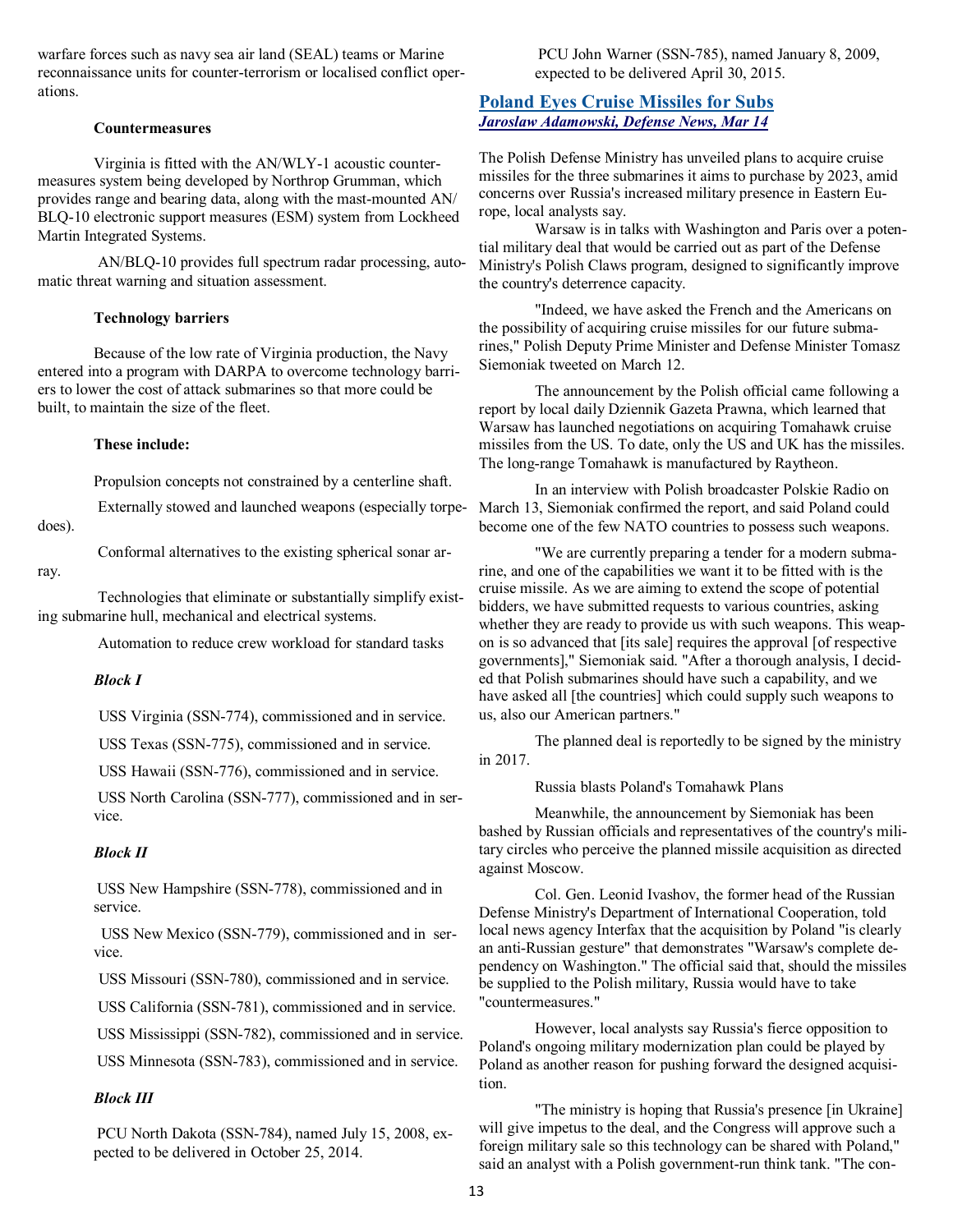flict in Ukraine is driving increased military cooperation [between Eastern European countries], and Lithuania recently announced it wants to . join the joint military brigade Poland will establish with Ukraine."

Poland is planning to launch the submarine tender in the fourth quarter of this year, according to senior ministry officials. Two submarines are scheduled to be delivered by 2022, and a third one by 2023, as indicated by the country's Military Modernization Plan for 2013-2022.

The ministry says it does not want to disclose the estimated value of the purchase, as it fears this could influence its negotiating position with prospective bidders. Under the planned deal, a service and maintenance center for the submarines is to be also established in Poland.

The Tomahawk could be yet another major military deal resulting from increased fears over Russia's intensified military activities in Eastern Europe. Last year, Moscow's intervention in Ukraine, and its subsequent occupation of the Crimean peninsula, has intensified Poland's efforts to acquire AGM-158 joint air-tosurface standoff missiles (JASSMs) for its fleet of F-16 Block 52+ fighter jets. The US Congress agreed to the foreign military sale in the third quarter of 2014, and last December, Poland's Defense Ministry inked a deal with Lockheed Martin to acquire the missiles under a contract worth about US \$250 million.

The latest deal will allow Poland to join Australia and Finland as the third non-US country to use the JASSM, which is a long-range, semi-autonomously guided, conventional, air-toground, precision standoff missile, designed to destroy high-value, well-defended targets, according to its manufacturer.

"We have never had as modern weapons as those that we will acquire through this contract," Siemoniak said at the signing ceremony last December.

### **New Attack Submarine Could be Stationed on Guam** *Ken Quintanilla, KUQM News, Mar 16*

It's called "A Cooperative Strategy for 21st Century Seapower: Forward, Engaged, Ready" and it was released over the weekend. The new maritime strategy describes how the Navy, Marine Corps, and Coast Guard will design, organize and employ naval forces in support of national security interests and homeland security objectives.

Under the new strategy it would increase the Navy's forward presence to 120 ships by 2020, up from 97 today. This includes forward basing four ballistic missile defense destroyers in Spain and stationing another attack submarine in Guam by the end of this year.

# **India Should Play Bigger Role In South China Sea, Says Singapore** *Sharon Chen, Bloomberg News, Mar 16*

Singapore said it wants India to play a bigger role in the South China Sea as China hastens land reclamation in the disputed waters that carry some of the world's busiest shipping lanes.

Singapore has been a strong supporter of India's increased engagement in the region through security forums, Defense Minister Ng Eng Hen said in an interview on Monday after a meeting

with Southeast Asian counterparts in Langkawi, an island in Malaysia. The group declared its commitment to the principle of no first use of force, he said.

―We hope that their presence and participation will increase – that really adds up to engagement and confidence building and mutual understanding," Ng said, referring to Asia's thirdbiggest economy. "India is a big country and it's an influential country."

India's involvement in the region could give Southeast Asian nations a further buffer against China as that country seeks to enforce its claims to the majority of the South China Sea and push back against decades of U.S. military dominance in the Pacific. China is also looking to build a maritime trade route linking a network of ports through the Indian Ocean with Europe via the Suez Canal, a prospect that has unnerved India.

Ng's comments follow calls for Japan to separately play an enhanced role in the South China Sea. Vice-Admiral Robert Thomas, commander of the Navy's Seventh Fleet, said in January the U.S. would welcome an extension of Japan's air surveillance into the area, while Defense Minister Gen Nakatani said last month that Japan would consider conducting air and sea patrols. Japan and China are separately embroiled in a territorial dispute in the East China Sea.

#### Nine-Dash Line

China says it's entitled to about four-fifths of the South China Sea, based on a nine-dash line drawn on a 1940s map that loops down like a cow's tongue to a point about 1,800 kilometers (1,119 miles) south from China's Hainan island. The area overlaps claims from Vietnam, Malaysia, the Philippines, Brunei and Taiwan.

Southeast Asian nations are worried about China building multistory mall-like structures on the Cuarteron and Gaven reefs, Philippine Defense spokesman Peter Paul Galvez told reporters in Manila last week. The Philippines is relying on diplomatic protests and arbitration to address China's "blatant disregard" of a 2002 non-binding declaration of conduct in the waters, he said.

China has reclaimed land around Fiery Cross Reef to create an island large enough to enable its first airstrip in the Spratly Islands, IHS Jane's reported Nov. 20, citing satellite pictures. The Spratlys are a collection of more than 100 islands or reefs that dot the southern South China Sea.

#### Explain Actions

China will have to explain its actions and how they comply with the 2002 agreement, Ng said. The declaration between China and the Association of Southeast Asian Nations calls on parties to refrain from "inhabiting on the presently uninhabited islands, reefs, shoals, cays and other features."

China has every right to carry out construction on its territory and won't accept criticism from others about its "legal and reasonable" work, Foreign Minister Wang Yi said on March 8. ―We are not comparable to some countries that like to build illegal houses on others' territory."

The U.S. has urged China to stop reclaiming land, while the Philippines and China have frequently traded accusations over their territorial claims and encounters between fishing and military vessels.

Presence, Voice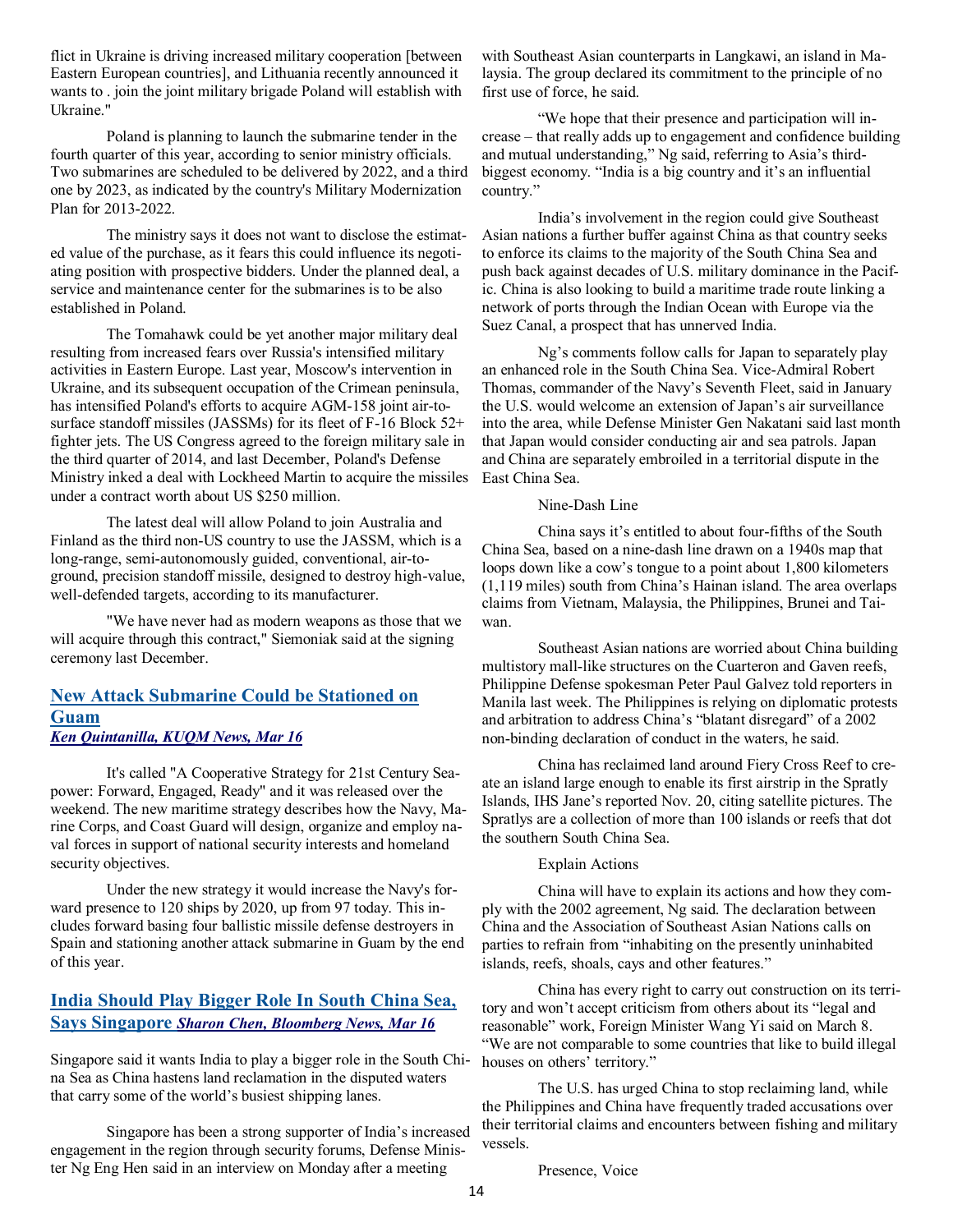risk raising tensions with China and complicate its efforts to assert control of the Indian Ocean, waters that carry most of the world's oil trade. Prime Minister Narendra Modi is starting to bulk up his naval forces to assert control in the waters and prevent China from establishing a military foothold.

India last month increased its defense budget by 11 percent to \$40 billion and approved the building of six nuclearpowered submarines, triple what it currently has in service, as well as seven new frigates. Modi is concerned that China wants to expand its military presence in the region by establishing naval bases in Indian Ocean ports, a theory first expounded by U.S. consultant Booz Allen Hamilton in a 2005 report for Defense Secretary Donald Rumsfeld.

―We've said so to our Indian counterparts, we feel that we benefit from their presence, from their voice, and we'll continue to take that line," said Ng. "How they respond to their own interpretation of events in the Indian Ocean is up to them."

### **Russian Submarine Seen Near Latvian Waters**  *Aiswarya Lakshmi, MarineLink.com, Mar 18*

The Latvian armed forces spotted a Russian submarine in the exclusive economic zone of Latvia on March 16, reports BBC.

The warship was seen at a distance of 27 nautical miles from the territorial waters of the country. The vessel was a Russian Project 877 Paltus submarine, the National Assembly of Latvia said.

The Armed forces confirmed that there were two Russian Kilo-class submarines and a research vessel outside the country's territorial waters.

The Kilo-class vessels, to use their NATO classification, have been deployed by the Soviet, and then the Russian navy since the early 1980s. Nimble and quiet, they have traditionally been named "black holes" for their stealth capabilities.

Last year, Riga alleged that Russian vessels were spotted 50 times off the coast of Latvia, and planes flew around its airspace 200 times. At no point did they violate Latvian borders, but the three Baltic states scrambled their jets 112 times last year, to escort Russian planes out of their territory.

In November 2014 and February 2015 submarines and corvettes of the Russian navy appeared in the exclusive economic zone of Latvia. Unlike territorial waters, exclusive economic zones are not closed to warships of other states.

Russia has been stepping up naval and aerial activities in recent months, with military aircraft frequently spotted close to, or even briefly crossing into, the airspace of other countries, including Estonia and the UK.

Baltic countries have become increasingly concerned about their own sovereignty since Russia annexed Crimea in March 2014, fearing that a precedent of annexation during Soviet times and their geographical location on Russia's doorstep could see them sucked into a wider regional conflict.

# **Submariners Lost In Line Of Duty In 65 Submarines To Be Honored April 18** *Staff, Chattanoogan.com, Mar 19*

Members of the USS Carbonero Base, U.S. Submarine Veterans, will honor the memories of over 4,000 submariners lost

Greater Indian involvement in the South China Sea would in the line of duty in a formal public ceremony to recognize their service on April 18 at 11 a.m. at the Southern Belle Riverboat.

> Since the founding of the U.S. Submarine force in 1900, 65 submarines and over 4,000 men have given up their lives. The great majority of these young lives were lost during WWII when 52 submarines were lost.

It is the duty of the members of United States Submarine Veterans to publicly honor submariners so that their service and sacrifice is never forgotten. The general public is invited to join in honoring these fallen heroes of the U.S. Submarine force.

United States Submarine Veterans is a National Veterans Fraternal Organization chartered in 1964 and recognized by the IRS as a 501(c)(19) entity. With over 13,000 members and 150 chapters (bases) nationwide, it is the largest organization of submarine qualified veterans in the world. Visit www.ussvi.org or call 360.337-2978 for additional information.

# **Fast Attack Submarine To Become Moored Training Ship**

### *Staff, Marine Log, Mar 19*

Norfolk Naval Shipyard (NNSY) recently welcomed USS La Jolla (SSN 701) for conversion from an operational fast-attack submarine into a Moored Training Ship (MTS). The submarine was built by General Dynamics Electric Boat and commissioned in October 1981;

MTSs are nuclear training platforms used to qualify new nuclear operators. La Jolla and USS San Francisco (SSN 711) are the next-generation MTSs for the Nuclear Power Training Unit in Charleston, SC.

La Jolla's conversion process will require two complete hull cuts, separating the ship into three pieces, recycling a portion of the hull, and adding three new hull sections. The new hull sections will arrive from Electric Boat (EB) via barge and then be craned into the dock. The Navy says the work will include Virginia Class new construction philosophies and methods with a major depot-level overhaul. EB's new construction techniques and expertise are also being used in the handling and installing of the new hull modules.

"The biggest challenge for this project is coordinating the unprecedented volume of work on a submarine availability with overlapping planning effort while staying within aggressive schedule and budget constraints," said Steve Seligman, deputy project superintendent "To mitigate these challenges, the project team personnel actively participated in design development to minimize execution challenges during the conversion."

NNSY is also leveraging best practices and lessons learned provided by Puget Sound Naval Shipyard and Intermediate Maintenance Facility Inactivation, Reactor Compartment Disposal, Recycling (IRR), because the conversion will dispose of or recycle a substantial portion of La Jolla.

"The Navy is depending on the timely delivery of the next generation of Moored Training Ships to ensure the contingent of highly trained, nuclear officers and sailors meets demands from the fleet to support its nuclear powered carriers and submarines," said Chrystal Brady, project superintendent. "This is a unique project which is crucial to ensuring fleet readiness in support of the Navy's primary mission.

"**Proud And Inspired By USS New Hampshire** *Senator Jeanne Shaheen, Seacoast Online, Mar 22*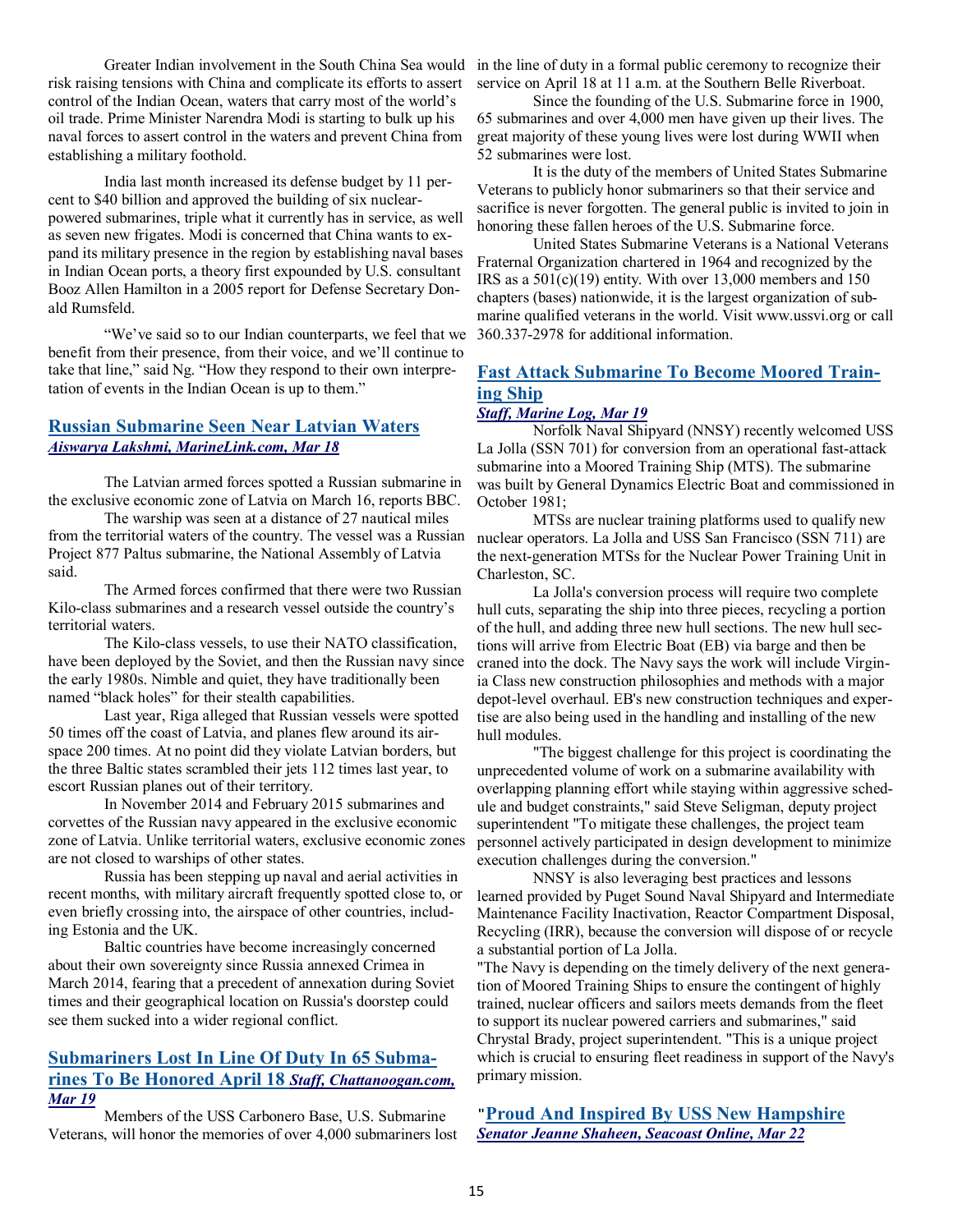Two weeks ago, diving deep in the Atlantic aboard the nuclear-powered attack submarine USS New Hampshire, I witnessed firsthand how the United States Navy – more powerful than all other navies combined – dominates the world's oceans. And I better understood why stealthy, lethal, multi-mission Virginia Class subs will be at the heart of US military strategy for decades to come.

Granite Staters can take special pride in the New Hampshire, nicknamed the Granite Ghost. When I introduced myself to a sailor as Jeanne Shaheen of New Hampshire, he said "welcome home." Our state's motto, "Live Free or Die," is also the ship's motto, proudly displayed on sailors' gear. The boat's sponsor, Cheryl McGuinness of Portsmouth, commissioned it at Portsmouth Naval Shipyard in 2008; her initials are welded on a hull plate in the mess hall. In the course of the day, the commanding officer, Cmdr. Sean D. Fujimoto, and many crew members praised the excellence of teams from our shipyard who keep the New Hampshire and every other Virginia Class sub in peak condition.

As a senior member of the Senate's Armed Services Committee, I have been a strong supporter of the Virginia Class submarine program, and successfully fought to reverse cuts to the program in 2012. These remarkable boats are equipped for a full array of 21st century military missions. They are designed to enter coastal waters unseen for covert intelligence gathering, surveillance, and reconnaissance. They can insert and recover special operations forces for secret ground missions. In counter-terrorism missions, they can launch pinpoint conventional strikes on land targets using Tomahawk cruise missiles. And, of course, they also perform traditional missions such as anti-submarine, anti-surface ship, and mine warfare.

Virginia Class subs perform their missions out of sight, cloaked by stealth technology, submerged for months at a time if necessary. Potential adversaries hope to counter US superiority in surface warships by overwhelming them with thousands of anti-ship missiles or swarms of fast-attack boats. But there is no effective defense against Virginia Class subs. That's why many military strategists believe that submarines will define future naval warfare in the same way that battleships and aircraft carriers dominated 20th century naval combat.

In an era of tight Pentagon budgets, Virginia Class subs offer the Navy more capabilities at lower costs. The newest boats — less than half the cost of Cold War-era Seawolf subs — are designed and built on the principles of "FIRE"  $$ fast, inexpensive, restrained, and elegant. The New Hampshire was delivered months ahead of schedule and well under budget.

It has been said that building a Virginia Class submarine is more akin to making a spacecraft than a typical warship. Cmdr. Fujimoto and his crew of nearly 130 work as an elite, seamless team to operate and maintain every system and piece of technology on board. To earn the right to wear the coveted "dolphin" submarine warfare insignia, crew members spend nearly a year in rigorous training to learn how everything on the ship works and how to respond in emergencies. When I asked a senior officer on the New Hampshire a technical question about the ballast system, he used it as an opportunity to demonstrate the crew's expertise; he turned to a cook, who promptly gave the correct answer.

In budget battles that lie ahead in Washington, I am determined to defend both the Virginia Class submarine program and the award-winning Portsmouth Naval Shipyard that keeps these vessels in fighting form. I will oppose the deep, indiscriminate cuts to these critical national security programs that would result from so-called budget "sequestration" in coming years.

America's submarine fleet is called the Silent Service, quietly keeping the peace – and ready, if necessary, to fight and win at war. Most Americans will never see one of these magnificent Virginia Class submarines, though Granite Staters might catch a glimpse of one at the Portsmouth shipyard. But the superb professionals who design, build, maintain, and serve on the New Hampshire and her sister subs deserve our respect and gratitude.

## **Trawler 'May Have Snagged Submarine'** *Staff, BBC News, Mar 21*

A skipper has claimed a submarine may have snagged itself on his trawler as it fished off the Outer Hebrides.

Angus Macleod said he and his four crew were "extremely lucky" after his net was continually dragged in front of his 62ft boat.

The Royal Navy has said there were no British or Nato submarines in the area at the time.

There has been speculation in recent months that Russian subs have been operating off the Scottish coast.

Mr Macleod's wooden Aquarius boat was fishing for haddock, monkfish and skate about 10 miles east of the Butt of Lewis in 360ft of water on Tuesday evening.

The boat had two nets out when the port net suddenly moved in front of the boat, while the other continued to lay astern.

Mr Macleod, 46, said he was baffled by what was happening and had to "up the revs" on the engine to try to keep ahead of the net for fear of it being entangled on the propeller.

He said: "It kept going forward and we had to repeat the maneuver four times to stay ahead.

"The winch became increasingly under strain as we tried to haul the rope. There was no way the net was snagged on the bottom - we were fishing well off the bottom. It only ended when the dog rope, which attaches the top and bottom ends of the net, was cut by the propeller.

"I have been at sea for 30 years - and between the five of us there is 110 years experience - and in our collective times we have never experienced anything like that.

"The sea conditions were good. We were mystified - we just couldn't explain it."

Mr Macleod, from Barra, believes his boat suffered about £10,000 of damage in the incident, with his trawler having to be towed back to port by the Stornoway lifeboat when its steering developed a fault.

He said he had lodged an incident report with the Maritime and Coastguard Agency and the Marine Accident Investigation Branch.

He asked: "Is it possible a non-Nato submarine could be involved? It was not a whale - we have had whales in the nets before and the net is all twisted afterwards. Whatever it was was human powered, of that we are convinced.

"I think that something got hold of the dog rope and the trawl wire. The only explanation I can think of is it's a submarine. It missed the nets, which is just as well. All five of us are extreme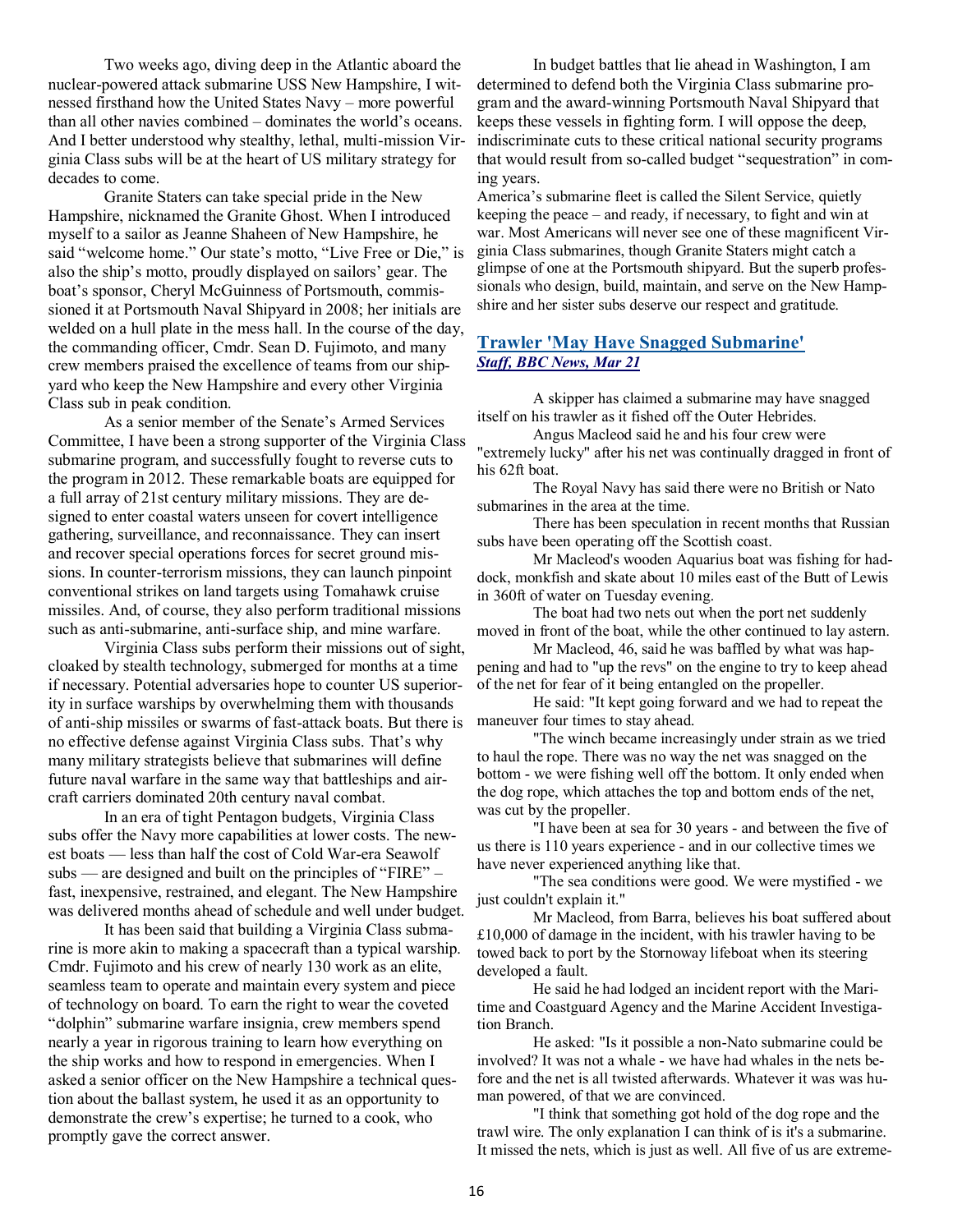ly lucky. I don't even want to think of the consequences of what could have happened.

"I would like to get to the bottom of it. It was a very worrying experience - it shook us all up especially when we thought about it afterwards. Whatever happened involved a moving object in mid-stream."

#### Reported sighting

A Royal Navy spokesman told BBC Scotland that there were no UK or Nato submarines in the area at the time.

He declined to speculate on whether a foreign submarine may have caused the incident, but said the Navy always took seriously and tried to investigate allegations that foreign submarines may be in British waters.

Four fishermen died in the Firth of Clyde in 1990 when the Scottish trawler Antares was dragged under by the nuclearpowered HMS Trenchant submarine.

In November, the UK called on the help of aircraft from Nato allies after a reported sighting of a submarine periscope off the west of Scotland.

The search continued for several weeks, with planes from the US, France and Canada flying out of RAF Lossiemouth.

The MoD would not confirm it was looking for a foreign submarine, but there has been an increase of Russian military activity in recent months.

# **This Camouflage Coating Hides Submarines From Sonar** *William Herkewitz, Popular Mechanics, Mar 27*

Imagine a material that wicks sound across its surface like water droplets sliding over a windowpane. For submarines, such a coating would mean an entirely new way to slip past sonar without detection as sound waves pass harmlessly around the vessel.

Physicist Baile Zhang and his colleagues at Nanyang Technological University in Singapore think they may have found a way to design such a coating, which could work for any 3D shape—sharp corners included. In a new research paper published in the journal Physical Review Letters, he describes why this theoretical material could work and what you'd need to make it.

#### **How it works**

Zhang says that when sound waves like sonar hit his proposed coating, they strike an acoustically tuned material called a phononic crystal. That crystal bends the waves so that when they bounce off the hull, they loops around—smacking right back onto the surface to bounce over and over again. Zhang likens the process to a professional soccer player curving the ball.

Theoretically, the shape of the material you've coated doesn't matter. As you can see above, the curving sound waves will bounce past sharp corners and flat surfaces alike.

Zhang says that while this new surface is still just a theoretical prospect, he sees no reason why he and his colleagues can't build and begin experimenting on the coating within the next few months.

As for the future promise it might hold for sonar camouflage: "In principle, if a sound wave can be smoothly guided around the submarine without reflection, it can escape detection from sonar, because the sonar works by detecting deflected signals," he says.

#### **Many ways to hide a sub**

Avoiding sonar detection is just a game of making sure you don't let incoming sound-waves bounce back to where they came from, Zhang ssays. That means there are plenty of other (at least theoretical) cloaking methods that also could do the job. So how does Zhang's approach compare?

Valentine Leroy, a physicist at Paris Diderot University in France, has developed a different method of sub camouflage. He's proposed a way to almost perfectly sound-proof a submersible. "The general idea goes back to Germany during WWII," Leroy says, "the idea then was to use some coating material like rubber to dampen the sonar [bounce-back]," making a submarine harder to detect, he says.

Rather than rubber, Leroy found that that a thin sheet of bubble-filled material (think of it like Bubble Wrap) works even better. Why? When the sonar wave smacks the bubbly coating, the energy of the wave is transformed into the vibration of the tiny bubbles, which which soaks up and disperses sound. In practice, a 4-millimeter film of such a material could dampen a sonar signal by as much as 99 percent, Leroy says.

There are other even crazier sounding ideas for acoustic camouflage. One concept would use an array of underwater speakers blast back a synchronized sound wave (with the exact opposite amplitude) whenever sonar hits a ship. In theory, the deflected sonar would be cancelled out into silence.

The undersea cat-and-mouse game continues.

# **A Navy Diving Suit That Recycles Wasted Oxygen And Helium** *Nick Stockton, Wired.com, Mar 26*

The Hindenburg wasn't brought down by lightning, static, or sabotage. History's most famous airship was destroyed by helium. Or rather, the lack thereof. The zeppelin's Nazi builders balked at the price of this rare, lighter-than-air gas. So instead, they filled the blimp with hydrogen, which is much less expensive, just as buoyant, but way more explosive. So no matter what chain of events led up to the explosion, it was helium's scarcity that killed the airship. And today, the same gas – rare as ever – is putting a major cramp in deep sea diving operations.

The U.S. Navy's divers are responsible for a wide variety of salvage and rescue tasks, from prying sunken wrecks off the sea floor to bringing distressed submarines to the surface. But every one of those divers needs oxygen that's cut with expensive helium (rather than nitrogen, which makes up most of the atmospheric cocktail we breathe on the surface). So to reduce costs – an enable more missions – the Navy has developed a new diving apparatus that rescues the helium from a diver's exhalations.

For shallow diving, a mixture of oxygen and nitrogen is fine. But nitrogen is bad for deep divers, because it's impractical for them to ascend slowly enough to prevent the gas from causing the bends and other agonizing physiological conditions. So for deep operations, divers get pumped a mixture of oxygen and helium from the surface. "But metabolically, the diver's only used about 5 percent of the helium gas in each breath," says John Camperman, the senior diving and life support scientist at the Naval Experimental Diving Unit in Panama Beach, Fl. A lot of oxygen gets wasted this way, too, bubbling away to the surface with